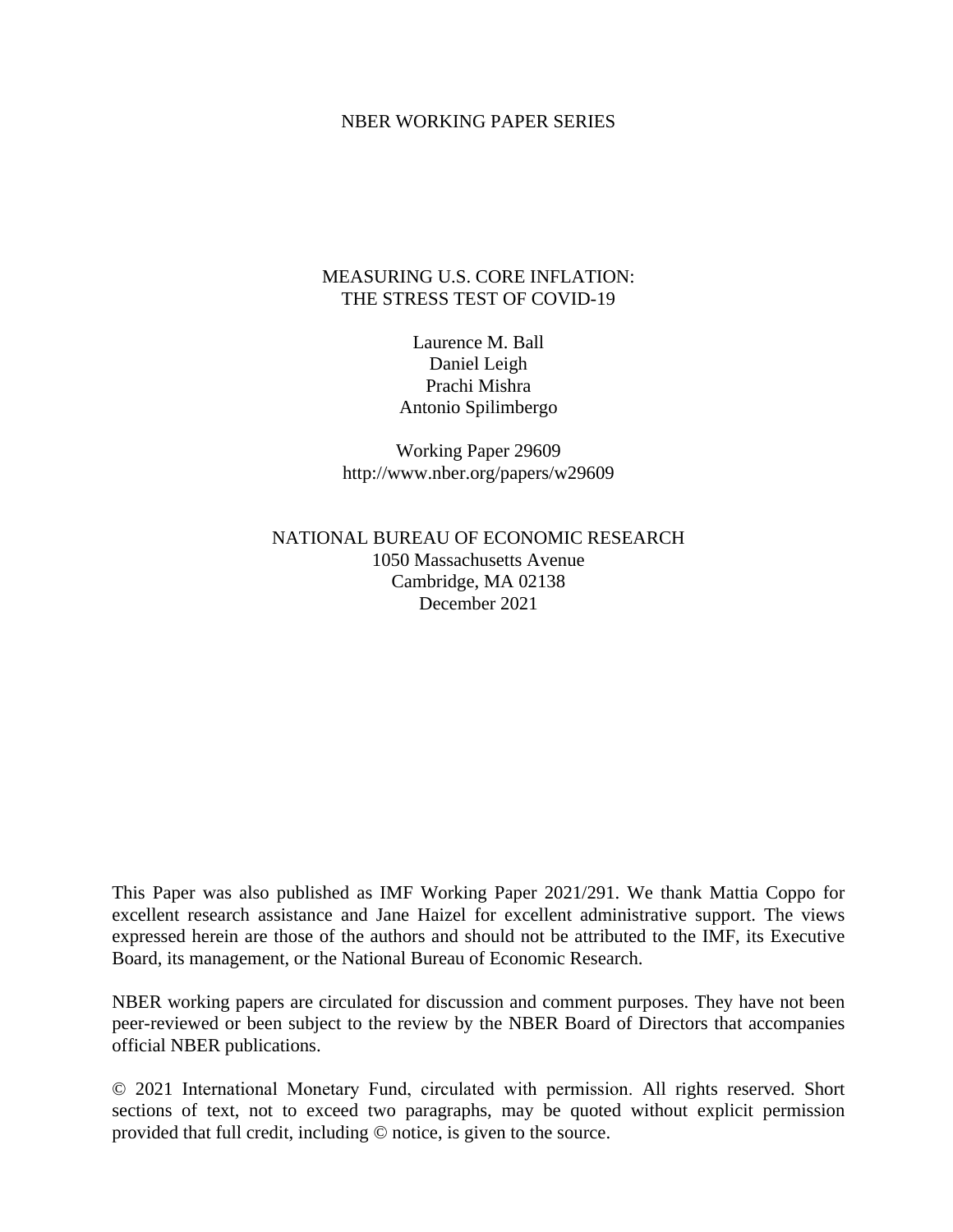Measuring U.S. Core Inflation: The Stress Test of COVID-19 Laurence M. Ball, Daniel Leigh, Prachi Mishra, and Antonio Spilimbergo NBER Working Paper No. 29609 December 2021 JEL No. E31,E58

## **ABSTRACT**

Large price changes in industries affected by the COVID-19 pandemic have caused erratic fluctuations in the U.S. headline inflation rate. This paper compares alternative approaches to filtering out the transitory effects of these industry price changes and measuring the underlying or core level of inflation over 2020-2021. The Federal Reserve's preferred measure of core, the inflation rate excluding food and energy prices, has performed poorly: over most of 2020-21, it is almost as volatile as headline inflation. Measures of core that exclude a fixed set of additional industries, such as the Atlanta Fed's sticky-price inflation rate, have been less volatile, but the least volatile have been measures that filter out large price changes in any industry, such as the Cleveland Fed's median inflation rate and the Dallas Fed's trimmed mean inflation rate. These core measures have followed smooth paths, drifting down when the economy was weak in 2020 and then rising as the economy has rebounded.

Laurence M. Ball Department of Economics Johns Hopkins University Baltimore, MD 21218 and NBER lball@jhu.edu

Daniel Leigh International Monetary Fund Research Department 700 19th Street, NW Rm. 10-700N Washington, DC 20431 dleigh@imf.org

Prachi Mishra IMF Research Department 700 19th Street NW Washington, DC 20431 pmishra@imf.org

Antonio Spilimbergo International Monetary Fund 700 19th Street, N.W. Washington, DC 20431 aspilimbergo@imf.org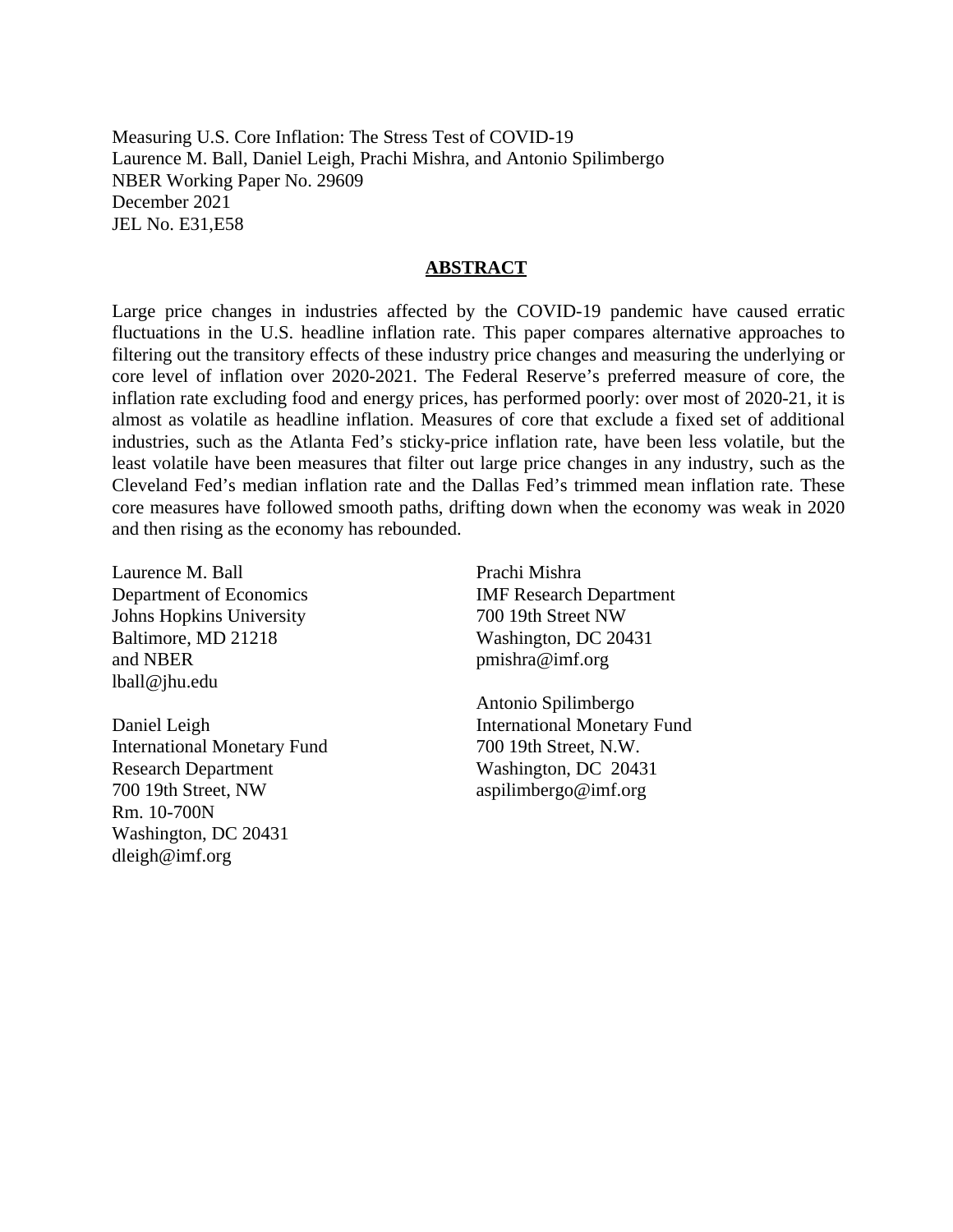## I. Introduction

The unprecedented effects of COVID-19 on the economy have produced high volatility in the headline inflation rate over 2020-2021, including a sharp rise in recent months to levels not seen in decades. This experience has produced an energetic debate over how best to filter out the transitory effects of the pandemic and measure the underlying or "core" level of inflation.

 This discussion is the latest installment in a broader debate about the measurement of core inflation. For decades, economists have sought a measure of core that filters out the transitory effects of large price changes in certain sectors of the economy, and is therefore less volatile than headline inflation and more closely related to macroeconomic conditions. Policymakers often say that they base their actions on movements in core rather than headline inflation (for example, Mishkin, 2007).

The most common measure of core inflation is the inflation rate excluding the prices of food and energy (XFE inflation). This measure reflects the fact that changes in food and energy prices caused large fluctuations in headline inflation during the 1970s, when the concept of core was developed (Gordon, 1975). Reflecting this legacy, statements by Fed officials often treat XFE inflation and core inflation as synonyms, and forecasts of XFE inflation are central to policy analysis by the Federal Open Market Committee (FOMC) and Fed staff.

Many researchers, however, have pointed out that volatility in headline inflation can arise from price changes in industries other than food and energy. Dolmas (2005), for example, reports that large price changes are common in industries such as computers and software, televisions, clothing, airline services, financial services, and auto insurance. An example that attracted policymakers' attention was the 84 percent annualized fall in cell phone service prices that occurred in March 2017, when unlimited data plans were introduced (Yellen 2017).

Such experiences have led researchers to develop alternatives to XFE inflation as measures of core inflation. Some of these measures, such as the Atlanta Fed's sticky-price inflation rate, exclude not only food and energy but also a set of other industries that typically have volatile prices. Other measures, such as the Cleveland Fed's weighted median inflation rate and the Dallas Fed's trimmed mean inflation rate, exclude outliers in each month's distribution of industry price changes, regardless of which industries they are. We will use the terms "fixed-exclusion" and "outlier-exclusion" for these two classes of core measures, respectively.<sup>1</sup>

 Economists have analyzed the performance of various core measures since alternatives to XFE inflation were first introduced in the 1990s. This paper contributes to this debate with a case study of the COVID-19 era of 2020-2021. We examine this period because the economic disruptions during the pandemic have caused extreme price movements in many industries–examples include air travel, hotels and motels, used cars, clothing, spectator sports, and financial services–and these price changes have produced erratic movements in headline inflation. If a core measure is meant to filter out transitory inflation movements arising from sectoral shocks, the COVID-19 experience has been a stress test with very large shocks.

The data yield some clear rankings of core measures in their effectiveness at filtering out the COVID-era shocks. The traditional XFE measure does quite poorly: for most of 2020-2021, it is almost as volatile as headline inflation, because most of the large industry price changes have occurred outside of food and energy. Fixed-exclusion measures of core that filter out more industries fare better than XFE, but the most successful are outlier-exclusion measures such as those developed by the Cleveland and Dallas Feds. These measures have been relatively stable because they have filtered out large price

<sup>1</sup> Another approach is to extract a measure of core inflation from the time series for industry inflation rates using statistical techniques such as factor analysis. The New York Fed produces one such measure. Future research could compare this approach to the ones considered in this paper.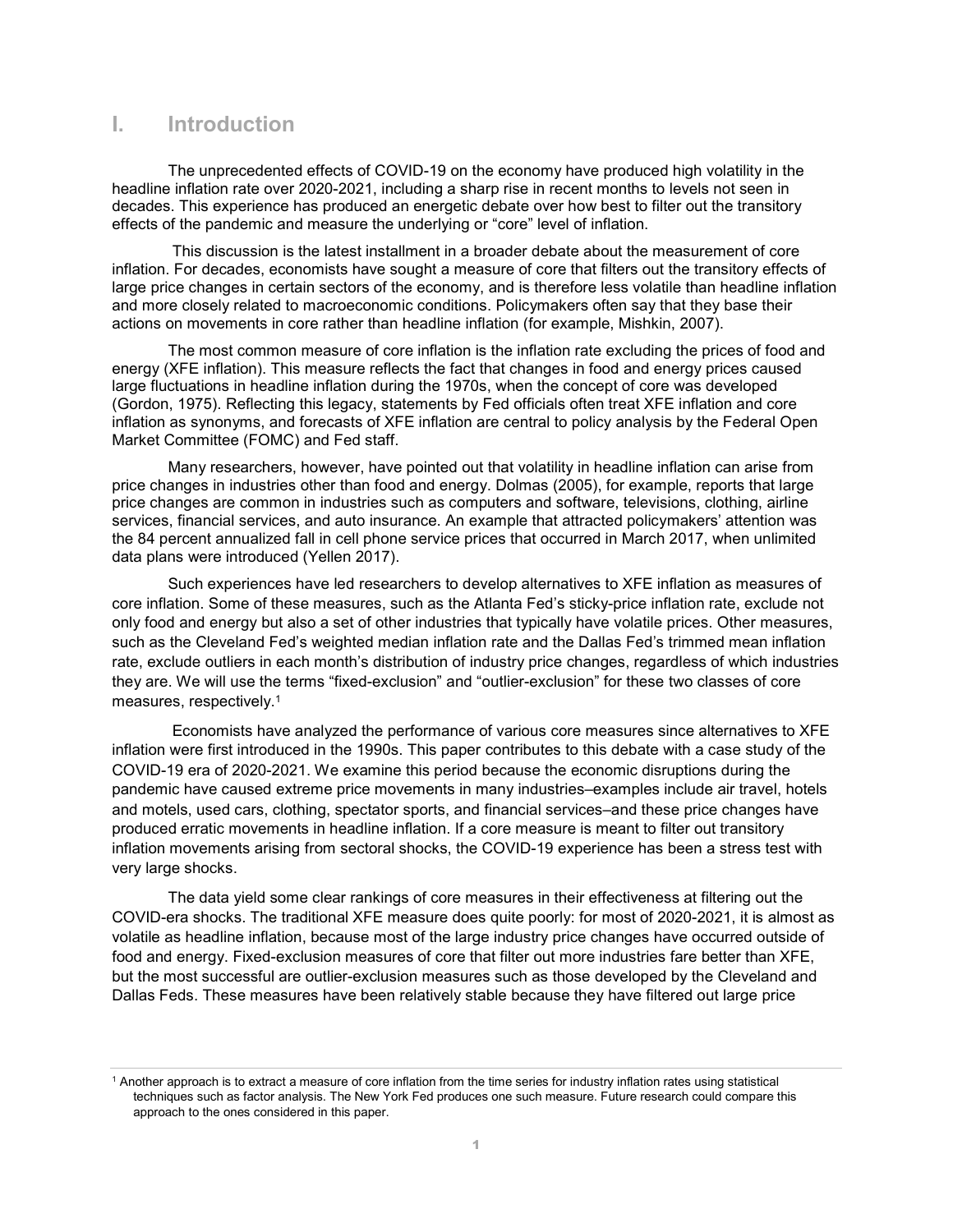changes in industries that are not excluded from other measures because their prices were not volatile before COVID-19.

A good measure of core inflation should move in the opposite direction from economic slack, in accord with the Phillips curve (for example, Schembri, 2017; Dolmas and Koenig, 2019). Therefore, in addition to examining the volatility of different core measures, we examine their relationship to slack as measured by the deviation of unemployment from its natural rate (as estimated by the Congressional Budget Office). Once again, over 2020-2021, outlier-trimming measures perform best: they drifted down as the economy weakened in the early part of the pandemic and then have risen as the economy rebounded. The comovement of these core variables with slack is even stronger than that of "cyclical inflation" measures developed by the San Francisco Fed and Stock and Watson (2019), which weight industries based on their historical correlation with slack.

After finding that outlier-exclusion measures of core inflation perform better than fixed-exclusion measures, we compare different measures within the outlier-exclusion class. These measures are trimmed means of the price change distribution with different amounts of trimming, including the limiting case of weighted medians, which trim the entire distribution except the midpoint. We find that the performance of different measures is similar as long as there is substantial trimming, at least 25-30 percent from each side of the weighted distribution of prices. In particular, the Dallas Fed's measure of core PCE inflation, which trims the bottom 24 percent and top 31 percent from the distribution of prices each month, has a similar level of volatility and relation to slack as the Cleveland Fed's weighted median. Less heavily trimmed means, such as another core measure from the Cleveland Fed that trims the top and bottom 8 percent from the distribution, are less effective at filtering out the volatility in headline inflation.

 In the rest of this paper, we briefly review the evidence regarding core inflation before the COVID-19 crisis and then focus on what has happened over 2020-2021.

# II. Pre-Pandemic Evidence on Alternative Core Measures

A substantial literature has examined the performance of core inflation measures before the COVID-19 pandemic, focusing on comparisons of outlier-exclusion measures—medians and trimmed means—to the traditional XFE measure. This work has evaluated core measures using criteria that include volatility, relation to slack, and forecasting power.<sup>2</sup>

### Volatility

Since core measures are meant to filter out transitory movements in headline inflation, a good measure should be fairly stable over time. A number of pre-COVID-19 studies examine the volatility of alternative core variables, as measured by the variance of either the level or the change in the variable, and find that trimmed means and medians are less volatile than XFE inflation. Recent studies include Ball and Mazumder (2020) and Verbrugge (2021).

Figure 1 summarizes this evidence by reporting, for 1985-2019, the standard deviations of the headline inflation and core inflation rates as measured by XFE, trimmed mean and weighted median inflation. We examine monthly annualized seasonally adjusted inflation in both of the leading price indexes in the U.S.: the consumer price index (CPI) and the personal consumption expenditures (PCE) deflator. For both price indexes, we see that XFE inflation filters out a substantial share of the fluctuations in headline inflation: its standard deviation is smaller than that of headline by about one half (1.42/3.06)

 $^2$  For theoretical rationales for outlier-exclusion measures, see Bryan and Cecchetti (1994) and Ball and Mazumder (2011). These papers argue that large relative-price changes cause transitory movements in inflation in sticky-price models.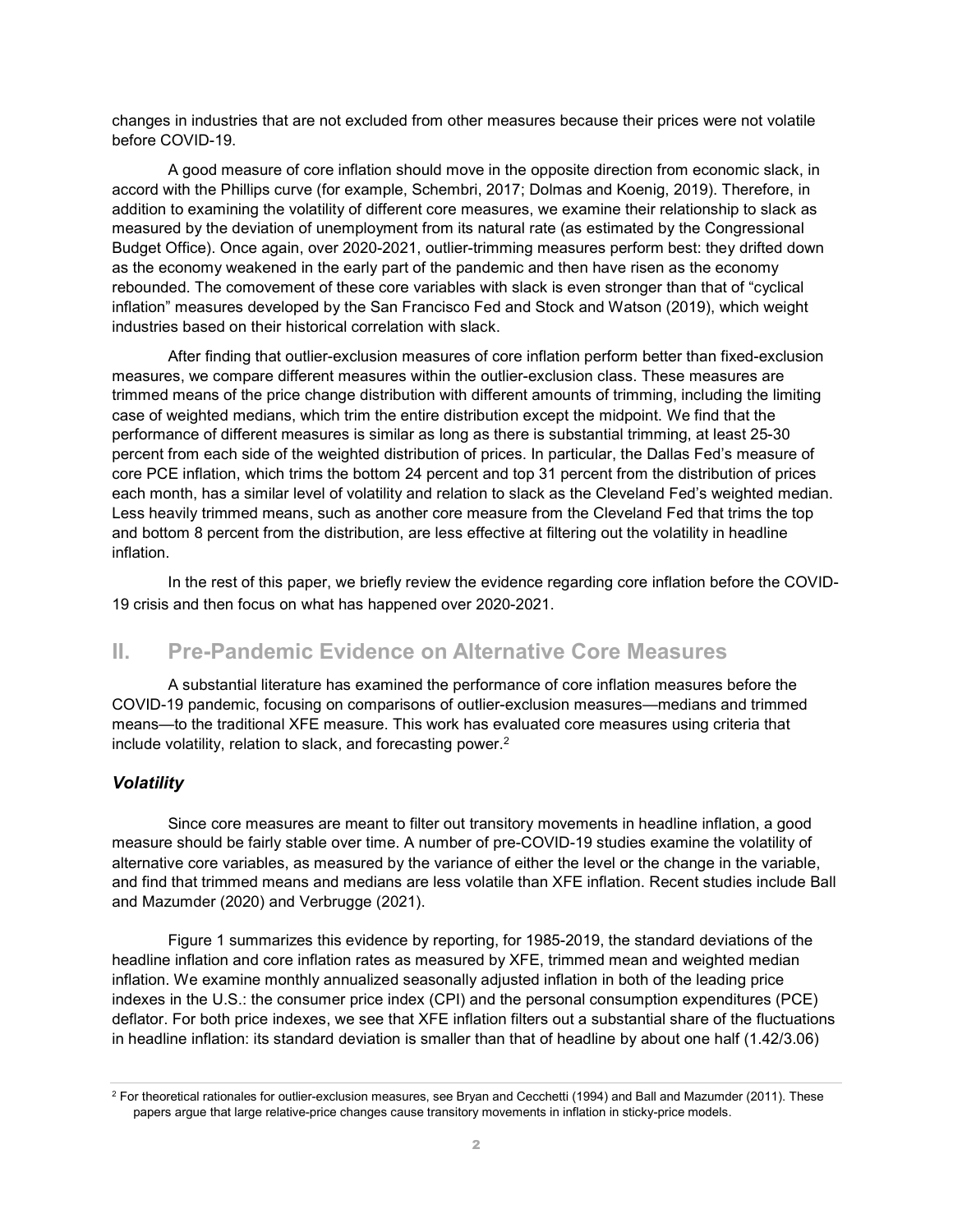for the CPI and by about one-third (1.45/2.28) for the PCE. This result reflects the fact that sectoral shocks affecting headline inflation have often occurred in energy. We also see that the standard deviation of median inflation is even lower: it is lower than that of headline by about two-thirds (1.05/3.06) for the CPI and by more than half (0.96/2.28) for the PCE deflator. The trimmed mean measures are also less volatile than XFE inflation.

### Relation to Slack

According to the Phillips Curve, core inflation should move in the opposite direction from economic slack. A number of studies, including those cited above and Dolmas and Koenig (2019), find that median and trimmed mean inflation are more closely related to slack than either headline inflation or the traditional XFE measure of core. Ball and Mazumder argue that the apparent breakdown of the Phillips curve after 2008 disappears if core inflation is measured with the weighted median.

To highlight this point, Table 1 reports estimates of a simple Phillips curve for quarterly data for 1985-2019:

$$
(1) \qquad \pi_t - \pi_t^e = \alpha + \beta \tilde{u}_t + \varepsilon_t
$$

where  $\pi_t$  denotes the annualized quarterly inflation rate;  $\pi_t^e$  denotes 10-year-ahead inflation expectations from the Survey of Professional Forecasters; and  $\tilde{u}_t$  denotes the 4-quarter average gap between unemployment and its CBO natural rate. For both headline and XFE inflation, the fit of the equation is poor, especially when the price index is the PCE deflator, for which the adjusted R-squared statistics are near zero. With the median, the adjusted R-squared statistics are higher, and so are the estimated coefficients on the unemployment gap (–0.25 for CPI and –0.19 for PCE). These Phillips curve slope estimates are comparable with those of recent studies such as Hazell and others (2020) (–0.25 for median CPI inflation). For trimmed mean inflation, the fit and slope coefficients are in between those for median and XFE inflation.

### **Forecasting**

By filtering out the effects of transitory shocks, a measure of core inflation should be useful for forecasting the future path of headline inflation. By this criterion, the evidence on alternative core measures is mixed. Studies such as Smith (2004) find that median inflation is more effective than XFE as a forecaster of headline inflation, but other studies such as Crone (2013) find contrary results. Verbrugge (2019) surveys the literature on core inflation and concludes that "the forecasting evidence is mixed, and relative performance depends on time period, specification, and forecast evaluation period."

More research is needed to sort out these issues. However, we will not address forecasting in this paper, because we focus on 2020-2021 and it is too early to tell which inflation measures during this period are good forecasters of future inflation. Instead, we evaluate alternative inflation measures by the other criteria—volatility and the relationship between slack and inflation—considered in past work.

All in all, our reading of the pre-pandemic evidence is that outlier-exclusion measures of core inflation have performed better than other measures. Similar evidence led the Bank of Canada to adopt a weighted median and trimmed mean as official measures of core inflation in 2016, replacing its CPIX measure, which is similar to XFE. $^3$  In explaining this change, Bank of Canada Deputy Governor Schembri (2017) said that "there have been large transitory shocks to CPI components not excluded from CPIX"

 $^3$  CPIX "excludes eight of the most volatile components of the CPI (fruit, vegetables, gasoline, fuel oil, natural gas, mortgage interest, intercity transportation and tobacco products) and adjusts the remainder for the effect of changes in indirect taxes" (Bank of Canada 2016).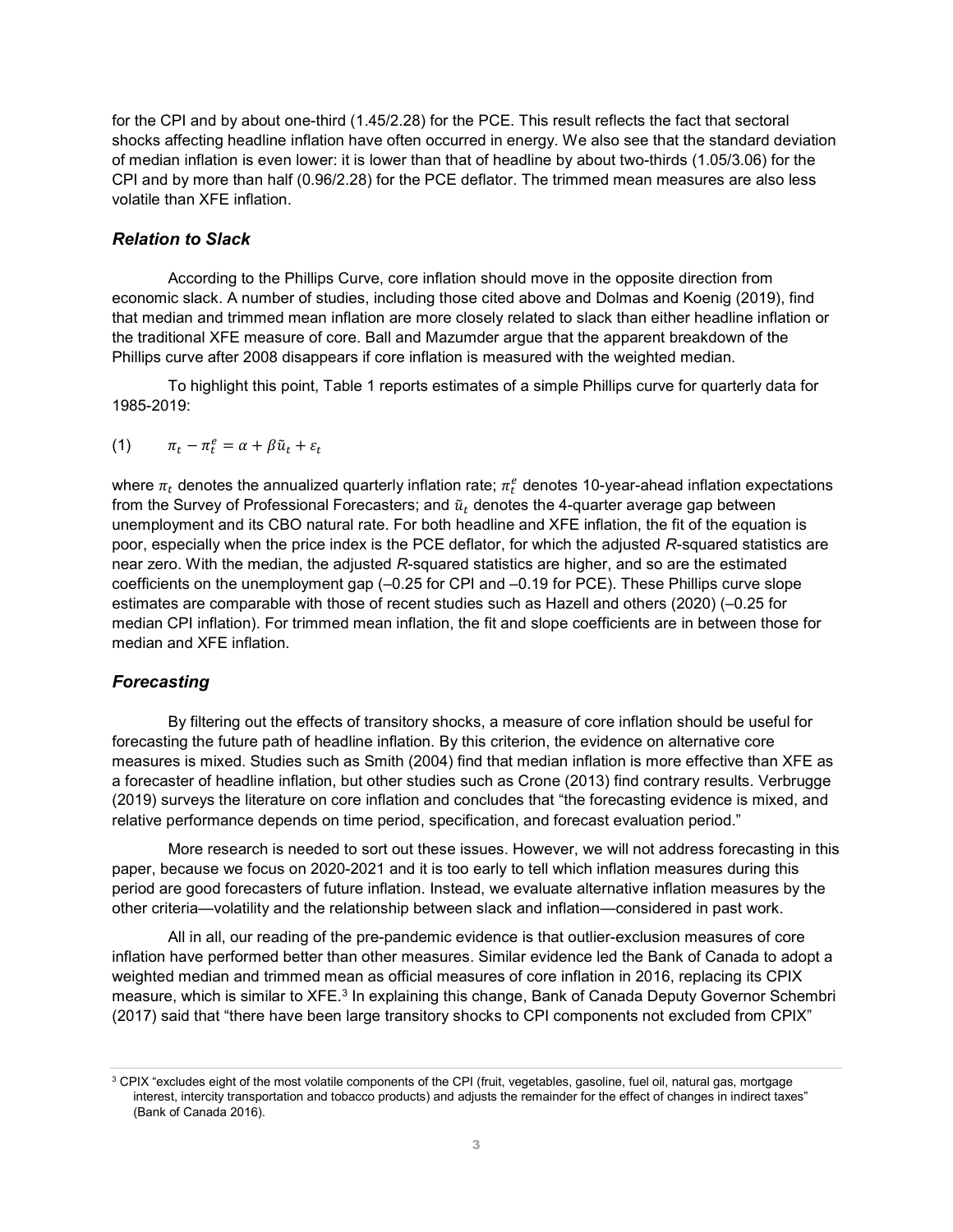and "this highlights an inherent weakness in measures of core inflation such as CPIX, which include a fixed and pre-determined set of components." Officials also cited evidence that the new core measures comoved more strongly with the output gap than did the CPIX (Bank of Canada, 2016).

In contrast, the Federal Reserve has maintained its focus on the traditional XFE measure of core, reporting it prominently in the Summary of Economic Projections released after FOMC meetings. We will see that the case for the Federal Reserve to move away from this practice has strengthened during 2020- 2021.

# III. Comparison of Fixed-Exclusion and Outlier-Exclusion Core Measures During the Pandemic

Here we compare the behavior of fixed-exclusion and outlier-exclusion measures of core inflation since the beginning of 2020. We consider core inflation in both the CPI, which traditionally has been the most prominent price index, and the PCE deflator, which the Fed has emphasized in its policymaking since the early 2000s.

We focus on two representatives of the class of outlier exclusion measures: weighted median CPI inflation and weighted median PCE inflation, which are both published by the Cleveland Fed. The weighted median is the oldest of the outlier-exclusion measures of core–the weighted median CPI was developed by Bryan and Pike (1991) and Bryan and Cecchetti (1994)–and arguably it is also the simplest. Weighted medians are calculated from inflation rates of the CPI divided into 44 categories and for the 201 categories in the PCE deflator. Later, we compare these median inflation rates to other outlier-exclusion measures, including the Dallas Fed's trimmed mean PCE inflation.<sup>4</sup>

We compare the weighted median CPI to two fixed-exclusion measures of core CPI inflation: XFE inflation, and the sticky-price inflation series that the Atlanta Fed produces. The Atlanta Fed variable excludes a fixed set of industries with flexible prices, defined as prices that typically adjust more often than those of the average industry in micro data. Commentators such as Krugman (2021) suggest that the Atlanta series is a good measure of core inflation.<sup>5</sup>

For the PCE deflator, we again compare the weighted median measure of core inflation to XFE inflation and one other fixed-exclusion variable: the COVID-insensitive inflation rate produced by the San Francisco Fed. This variable was developed in August 2020 and excludes the prices of industries that had been strongly affected by the COVID-19 crisis (see Shapiro 2020). It is natural to think that this index filters out the shocks that have caused volatility in headline inflation and therefore provides a useful measure of core inflation in the COVID-19 period.

We first examine the paths of these different core measures over time and then examine histograms of industry price changes in several months, which help us understand why some core measures are more volatile than others.

#### The Paths of the Alternative Core Measures

Figure 2 shows the paths of headline inflation and the various measures of core from January 2020 through November 2021 for the CPI and October 2021 for the PCE deflator (the latest data

<sup>4</sup> The weighted median inflation rate is constructed from the distribution of industry inflation rates, with each industry weighted as in the aggregate price index. The weighted median is the inflation rate of the industry at the 50<sup>th</sup> percentile of this distribution. For details, see the Cleveland Fed's web site.

 $^5$  The Atlanta Fed uses the term "underlying inflation" for its sticky-price inflation rate. It does not call it core inflation. Instead, it defines "core sticky-price inflation" as the inflation rate excluding both flexible price industries and food and energy industries with sticky prices.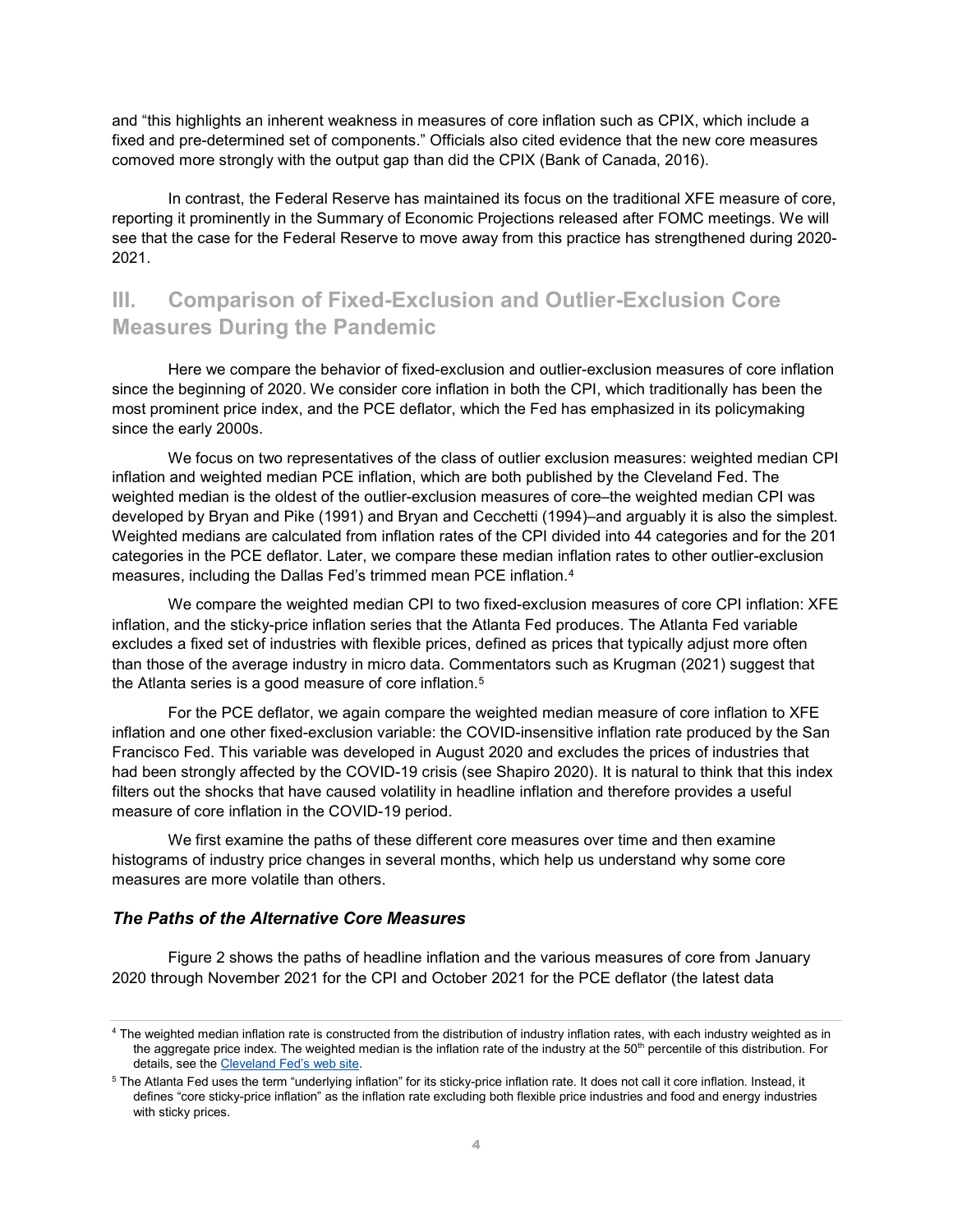available as this paper is completed). The graphs on the left show monthly inflation at annualized rates, and the graphs on the right show inflation over the previous 12 months. Figure 3 presents the standard deviations of the monthly rates. Several features of these data are apparent:

First, for both the CPI and the PCE deflator, the XFE measure of core inflation has been highly volatile. Its monthly standard deviation is only modestly lower than that of headline inflation (3.9 compared to 4.7 for the CPI), in contrast to the pre-COVID-19 era when its standard deviation was much lower. The series for XFE inflation follows the erratic fluctuations in headline inflation: it spikes below zero and then sharply up over April-July 2020; then spikes to high levels–around 10 percent for CPI–over April-June 2021; then plunges back down to 1 percent for CPI in August before another sharp rise in October.

The fluctuations in one-month XFE inflation have induced unusually large movements in 12 month inflation. For the CPI index, 12-month XFE inflation stayed in a narrow range from 1.6 to 2.4 percent in the pre-COVID-19 period of 2015-2019, but it fell to 1.2 in June 2020 and then rose to 5.0 in November 2021–the highest level in 30 years. The rise in 2021 led to widespread concerns about inflation, such as Summers's recent suggestion that "We're in more danger than we've been during my career of losing control of inflation in the U.S." (as reported by Miller 2021).

Second, weighted median inflation has been fairly stable over the COVID-19 era. For both CPI and PCE, the ratio of the standard deviations of median and headline inflation is less than a third and is lower than the ratio over 1985-2019. In addition, we can see in Figure 2 that median inflation has moved smoothly over time, without the transitory spikes exhibited by headline and XFE inflation. The 12-month averages of the two medians drifted down modestly over 2020 and have risen over 2021 as the economy has strengthened (a pattern we explore further below).

Turning to the fixed-exclusion measures besides XFE, we see that the behavior of the Atlanta Fed sticky-price CPI variable is in between that of XFE and weighted median. The Atlanta Fed variable follows the ups and downs in headline and XFE inflation, but in a muted way. Perhaps surprisingly, the volatility of the COVID-insensitive PCE inflation rate is similar to that of XFE inflation. The COVIDinsensitive variable follows many of the fluctuations in headline and XFE inflation and has its own idiosyncratic spike in March 2021, as we discuss in what follows.

#### Which Industries Are Influential?

What explains the different movements of alternative core measures? The measures differ in which industries they exclude in a given month, so we can better understand them by examining inflation rates at the industry level. Here we focus primarily on measures of core CPI inflation and examine the months of April 2020 and April 2021. In April 2020, at the start of the pandemic, annualized headline CPI inflation plunged to –8.0 percent; in April 2021, it jumped to 9.6 percent as the economy recovered and hit supply constraints. In both months, alternative core inflation measures diverged sharply. Similar spikes occurred for headline PCE inflation in April 2020 and April 2021.

Figure 4 shows histograms of industry inflation rates for the CPI in the two months, with April 2020 on the left and April 2021 on the right. Each bar in the histograms has a width of 0.5 percentage points of monthly inflation (approximately 6 points of annualized inflation for low inflation rates). The height of a bar is the total weights in the CPI basket of industries with inflation rates within the range covered by the bar. For visual clarity, we truncate the vertical axis at 15 percent. For each month, the graph at the top also shows how much of the weights in each inflation range is accounted for by food or energy industries, which are excluded from XFE inflation. Similarly, the graph at the bottom shows the weights of flexible-price industries that are excluded from the Atlanta Fed's core CPI inflation measure.

The histograms show, first, that the extreme values of headline inflation arise from skewness in the distributions of inflation rates. In April 2020, a left tail of industries with large price decreases drags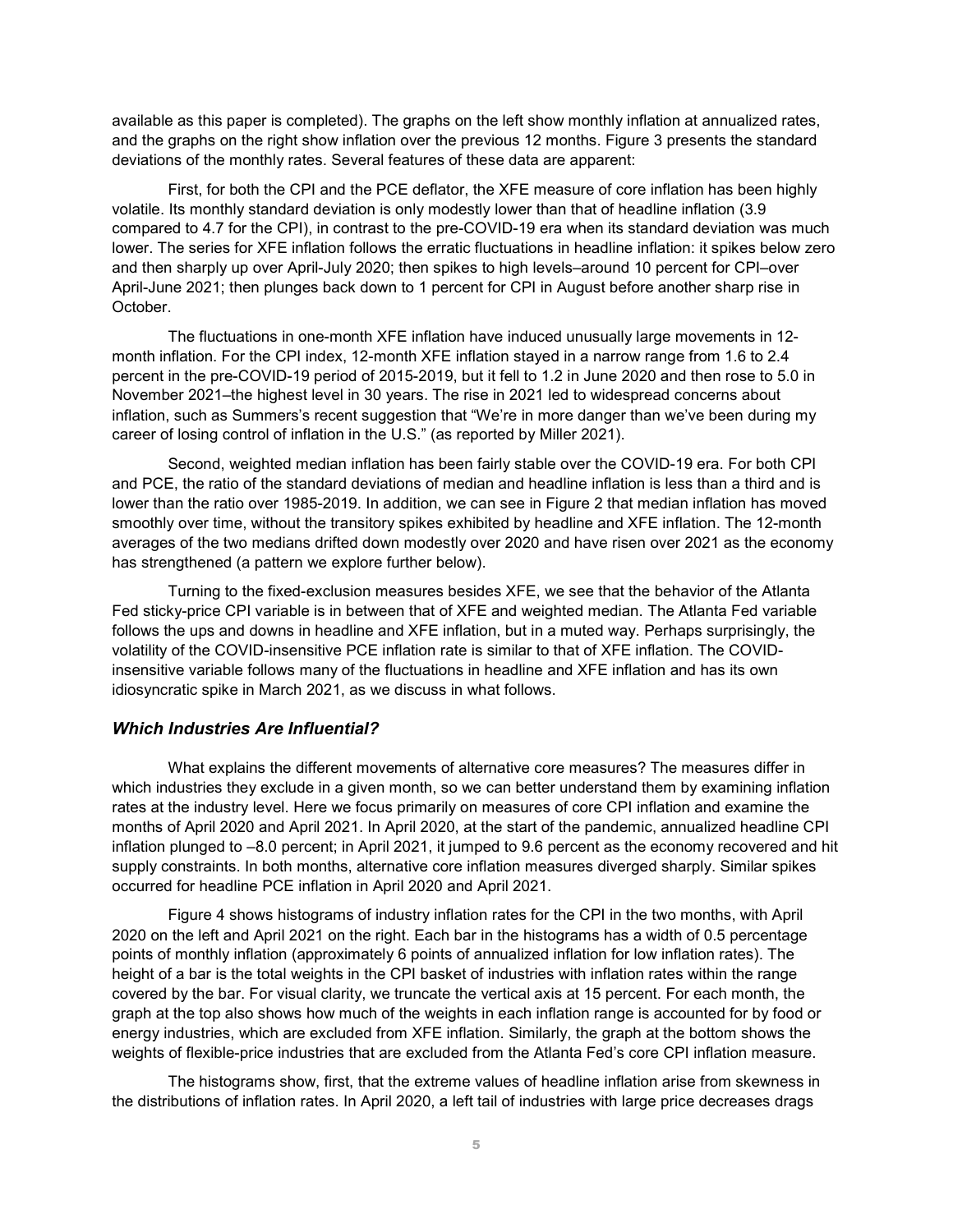down headline inflation (weighted skewness = –3.8), and in April 2021 a large right tail does the opposite (weighted skewness = 4.1). The median inflation rate is not affected by this skewness and therefore is moderate in both months.

We can also see why XFE inflation is ineffective at filtering out industry shocks in the two Aprils. In both of them, the food and energy industries that are excluded are mostly near the middle of the distribution of inflation rates: changes in most food and energy prices were not especially large. Most of the industries in the tails that influence headline inflation are not excluded from XFE inflation. In April 2020, when XFE inflation is negative, the largest 5 annualized price falls not excluded from XFE inflation are Car and truck rental (–88.6 percent); Public transportation (–69.3 percent); Motor vehicle insurance (– 59.4 percent); Lodging away from home (–58.6 percent); and Women's and girls' apparel (–48.9 percent). In April 2021, during the positive spike in XFE inflation, the largest 5 price increases not excluded from XFE inflation are a similar group: Infants' and toddlers' apparel (44.9 percent); Public transportation (97.5 percent); Lodging away from home (142.1 percent); Used cars and trucks (215.1 percent); and Car and truck rental (505.7 percent). Because the prices of food and energy items were stable compared with these outliers, the spike in XFE inflation (11.6 percent) was greater than that in headline inflation (9.6 percent).<sup>6</sup>

Turning to the Atlanta sticky-price measure, we can see that it also excludes many industries near the middle of the distributions in the two months. It has mixed success in excluding outliers because some of the sticky-price industries included in the measure experienced large price movements during 2020-21. For example, in April 2020 the sticky-price index excluded the XFE industry with the largest price fall, Car and truck rental, but failed to exclude the two next largest price falls among XFE industries—Public transportation and Motor vehicle insurance. The partial but not complete success in excluding outliers explains why the Atlanta Fed measure is less volatile than XFE inflation but more volatile than the weighted median.

The other fixed-industry exclusion measure examined above, COVID-insensitive inflation, is measured only for PCE inflation. Like the Atlanta Fed core measure, it filters out some but not all of the largest price changes in April 2020 and April 2021. The potential for instability in the COVID-insensitive index is illustrated most clearly by March 2021, when it spiked to 7.9 percent. For that month, Figure 5 presents a histogram of PCE industry price changes, which reveals that an important outlier not excluded from the COVID-insensitive index was Financial service charges, fees, and commissions with an annualized rise of 95.7 percent. The effect of such an outlier is magnified by the fact that the COVIDinsensitive index excludes more than 60 percent of the weighted industries in the PCE basket. The small size of the remaining basket makes the index more responsive to large price changes for the included items.

# IV. Core Inflation Measures and Economic Slack

The noise in headline inflation arising from industry price changes can obscure the Phillips curve relationship between inflation and economic slack. Because it filters out this noise, a good core inflation measure should have a stronger relationship to slack, and pre-pandemic research judged core measures partly by that criterion. Here we examine some simple evidence on the comovement of slack with

 $^6$  PCE XFE inflation in April 2020 and April 2021 was affected by price movements in similar industries to those that affected the CPI XFE. In April 2020, the largest 5 annualized price falls among industries not excluded from PCE XFE inflation were Motor vehicle rental (–88.2 percent); Used autos (–78.3 percent); Air transportation (–78.3 percent); Hotels and motels (–58.1 percent); and Financial service charges, fees, and commissions (–57.8 percent). In April 2021, the largest 5 annualized price increases among industries not excluded from PCE XFE inflation were Air transportation (189.5 percent); Used light trucks (206.8 percent); Used autos (216.6 percent); Spectator sports (216.7 percent); and Motor vehicle rental (505.6 percent); they are followed by Hotels and motels (174.7 percent).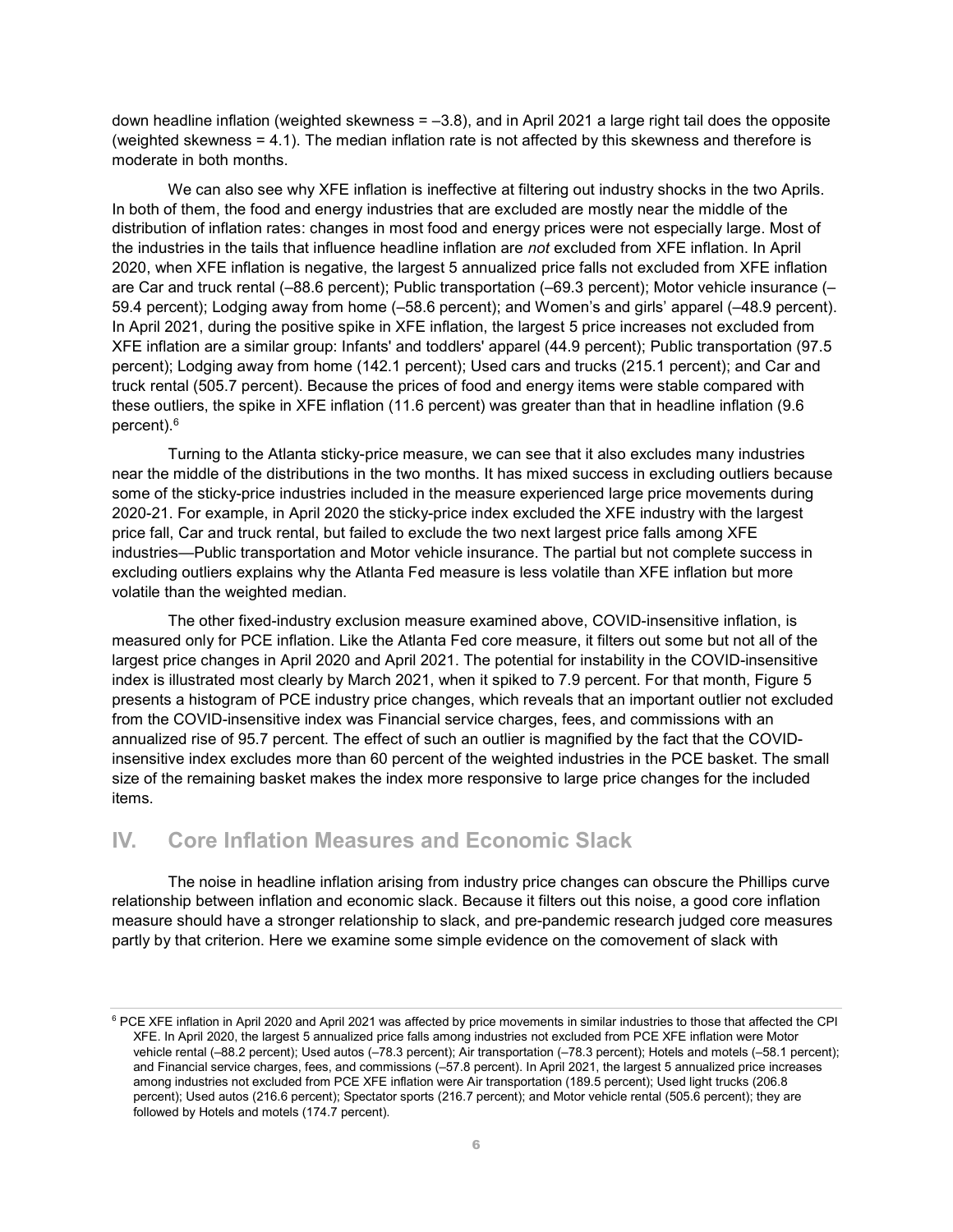alternative core measures over 2020-2021. Once again, the starkly different movements in the core series mean the data for this episode are informative.

In addition to the core inflation measures that we analyze above, we consider two other variables that are meant to capture the part of inflation that is correlated with slack. One, the San Francisco Fed's measure of cyclical PCE inflation, excludes industries with prices that typically do not comove with slack (for details, see Mahedy and Shapiro 2017). The other, Stock and Watson's (2019) cyclically-sensitive PCE inflation, is similar but gives weights to industries between zero and one, according to their covariation with real activity, rather than fully including or fully excluding each industry. The San Francisco Fed staff and Stock and Watson do not use the term "core inflation" for their variables, but the measures are interesting here because they are designed to have one of the properties of a good core measure.

As a simple measure of slack, we again use the gap between unemployment and its natural rate as measured by the Congressional Budget Office (CBO).<sup>7</sup> We examine the relationship between the level of core inflation over the last 12 months and the average unemployment gap over the same 12 months.

Figures 6 and 7 present the results for various core inflation measures for the CPI and PCE, respectively. Each graph shows the path over time of a core measure and the unemployment gap. The Phillips curve implies that these variables should comove negatively, with core inflation falling as the unemployment gap rises.

Once again, for both price indexes the results for XFE inflation are negative: the data are not consistent with a stable Phillips curve. XFE inflation and slack sometimes move in the same rather than opposite directions, notably over April-September 2020 for the PCE deflator. Starting in April 2021, XFE inflation is consistently much higher than it was in earlier parts of the pandemic despite a similar range of unemployment gaps.

Again echoing our earlier results, median inflation performs better: we can see a negative relationship between median inflation and the unemployment gap. For both the CPI and the PCE deflator, the 12-month median drifts down from January 2020 through February 2021 as the 12-month unemployment gap rises, and after that the median rises as unemployment falls. The slope of the unemployment-inflation tradeoff seems fairly stable over most of the COVID-19 period, specifically from January 2020 through August 2021. A caveat is that the relationship seems to change in the three most recent months, September-November 2021, when inflation rises faster than one would expect based on the unemployment gap. Future research should explore this anomaly. (One possible explanation is that the unemployment gap does not accurately capture the tightness of the labor market, which has been greater by other measures such as the job openings rate.)

The performances of the Atlanta sticky-price and San Francisco COVID-insensitive measures of core are once again middling. These variables appear to have a negative relationship with slack, but it is less tight than it is for median inflation. The same is true for the San Francisco measure of cyclical PCE inflation. The Stock-Watson measure of cyclical inflation performs less well: in rises in the early part of the pandemic despite growing slack, and the anomalous increase in inflation at the end of the sample is pronounced.

# V. Alternative Outlier-Exclusion Measures

So far we have shown that one simple outlier-exclusion measure of core inflation, the weighted median, has been more stable and more closely related to economic slack over 2020-2021 than several

 $^7$  This gap moves closely with the output gap estimated by the CBO, because the CBO imposes Okun's Law in estimating the two gaps. The advantage of examining unemployment is that it is available at the monthly frequency and output is not. At the same time, with the unprecedented nature of the COVID-19 crisis, ascertaining the natural rate of unemployment and the resulting unemployment gap is especially difficult.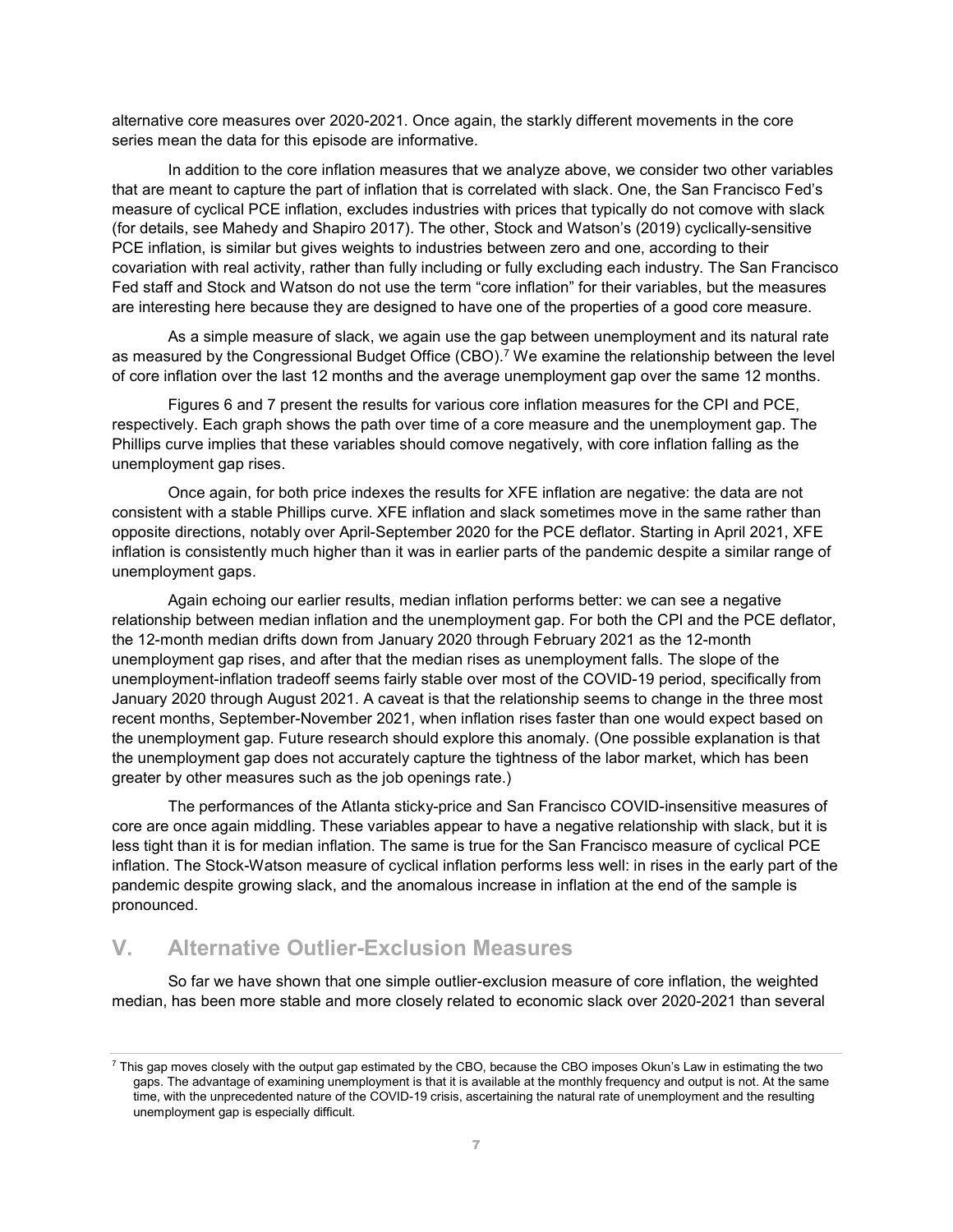fixed-exclusion measures. Here, we compare the weighted median to other members of the outlierexclusion class of core measures, specifically, various trimmed means of industry inflation rates. The median is a limiting case of this class in which 50 percent of the distribution of inflation rates is trimmed from each side of the median.

We first examine the two trimmed-mean measures of core inflation published by Federal Reserve Banks, the Dallas Fed trimmed PCE inflation and the Cleveland Fed trimmed CPI inflation. The Dallas Fed measure removes industries with total weights of 31 percent from the top of the distribution of PCE industry inflation rates and industries with total weights of 24 percent from the bottom; the asymmetry in trimming is meant to produce an average level of core inflation that matches headline inflation. The Cleveland Fed variable symmetrically trims 8 percent of the weights from both the top and the bottom of the CPI industry inflation rates.

Figure 8 shows the paths over 2020-2021 of one-month and 12-month core inflation as measured by the Dallas and Cleveland Fed trimmed means and compares them to their respective weighted median inflation rates. Figure 9 shows the standard deviations of each one-month and 12-month series. We see that the trimmed means, like the weighted medians, filter out most of the monthly fluctuations in headline inflation and are more stable than fixed-exclusion core measures. There are some nuances to the results, however, which differ for the PCE and CPI price indexes.

For the PCE, we can see first from the 12-month series that the trimmed mean is somewhat below the median throughout the 2020-2021 period. The difference averages 0.40 percentage points and is fairly stable over the period. This finding is not surprising: it reflects the asymmetric trimming by the Dallas Fed, which reduces the trimmed mean. We also see that the standard deviation of the trimmed mean is modestly below that of the median (0.95 vs. 1.10).

For the CPI, the trimmed mean is not systematically higher or lower than the median, but it is substantially more volatile: the standard deviation is 2.10 percentage points compared to 1.51 for the median. This difference reflects the fact that the trimmed mean follows headline inflation somewhat more than the median does when headline spikes down in April 2020 and up in June 2020, April-June 2021, and October 2021.

The industry-level data reveal that volatility in the trimmed mean CPI occurs because the Cleveland Fed's 8 percent trims from the top and bottom are too narrow to exclude all the industries with large price changes. For example, in April 2021, when headline CPI inflation spiked to 9.6 percent at a monthly annualized rate, the Cleveland Fed trimmed mean failed to exclude industries such as Processed fruits and vegetables; Recreation; and Household furnishings and operations, with annualized price increases of 15.8 percent, 11.6 percent, and 11.1 percent, respectively. Consequently, trimmed mean inflation reached an annualized 4.5 percent. Median CPI inflation was 2.9 percent.

Motivated by these results, we further investigate the effects of alternative amounts of trimming. We construct trimmed means for the CPI and PCE with symmetric trimming rates from 0 percent (as in the case of headline inflation) to 50 percent on each side (as in the case of median). Figure 10 plots the standard deviation of the monthly annualized inflation rate over 2020-2021 for the various trimmed means against the total trimming applied. For both the CPI and the PCE deflator, we see that the volatility of the trimmed mean falls as the amount of trimming rises from zero to about 25-30 percent on each side of the distribution, or 50-60 percent in total. Beyond that point, there is little effect of additional trimming. These findings confirm that the Cleveland Fed's trim, which totals 16 percent, is not optimal for reducing volatility while the Dallas Fed's trim, which totals 55 percent, has similar volatility to the weighted median.

Figure 10 also compares the Dallas trim to a symmetric trim for PCE with the same 55 percent total (27.5 percent on each side). We see that the choice of symmetry or asymmetry, while affecting the average level of the trimmed mean, has essentially no effect on volatility for a given total amount of trimming.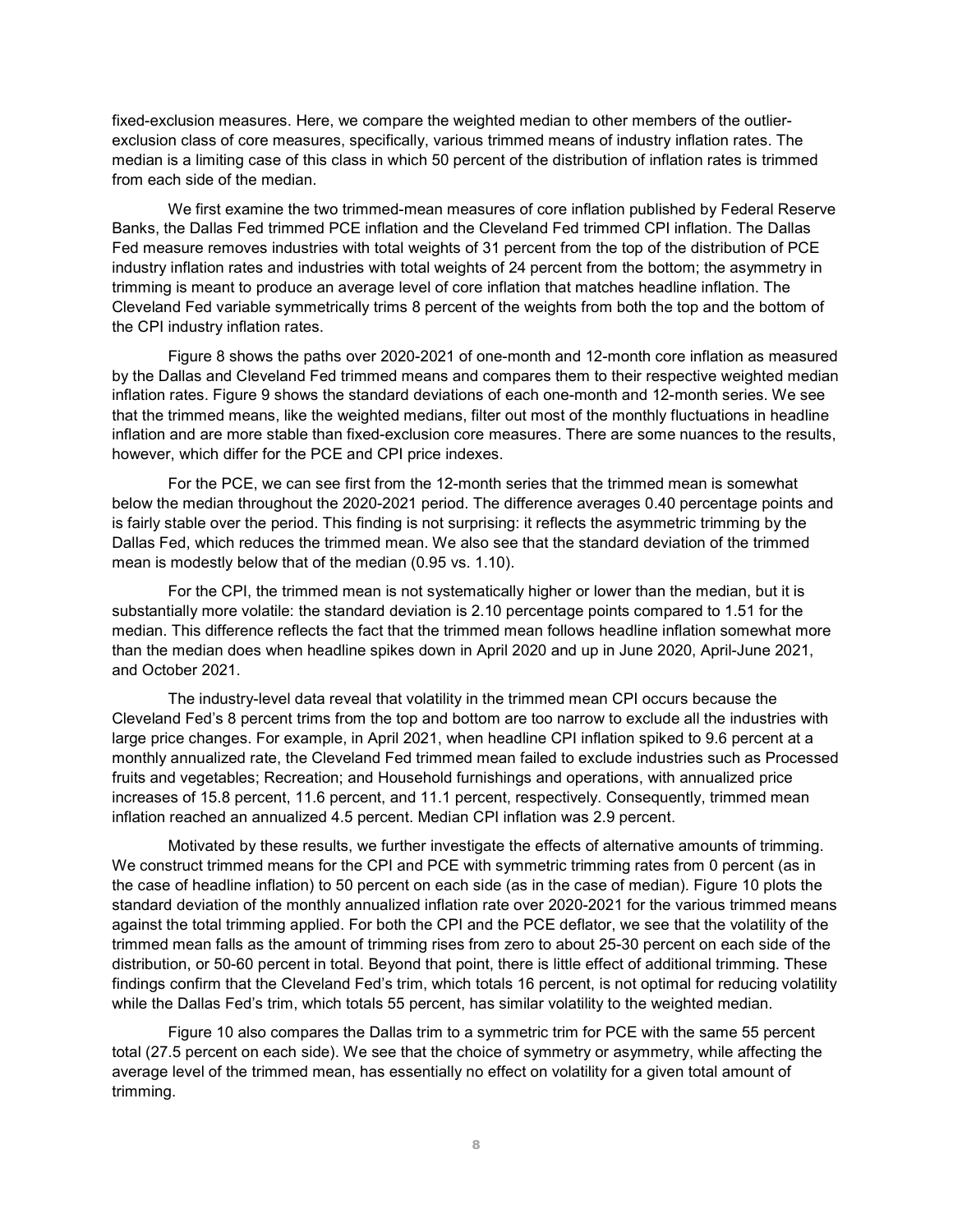In sum, we find that the choice between a median measure of core inflation and a heavily trimmed mean such as the Dallas Fed's does not matter materially for volatility over the pandemic era. We also find (in results not shown) that this choice does not matter for the comovement between the core inflation measure and the unemployment gap. In contrast, a light trim such as Cleveland's produces a core measure that is more volatile and less closely related to slack.

# VI. Conclusion

How should economists and policymakers measure core inflation? Since the 1970s, the primary measure of core at the Federal Reserve has been the inflation rate excluding food and energy (XFE inflation). Yet, even before the COVID-19 pandemic, there was substantial evidence that outlier-exclusion measures of core—weighted medians and trimmed means—were better by criteria including volatility and relation to economic slack. Such evidence led the Bank of Canada to adopt this kind of core measure in 2016, replacing its XFE-type measure.

The last two years have been highly informative about the behavior of alternative core measures. Headline inflation has fluctuated erratically as a result of sectoral shocks related to the pandemic, and core measures have had varying success in filtering out these shocks. XFE inflation has performed quite poorly by the criteria of volatility and relation to slack. Fixed-exclusion measures of core that exclude a wider set of industries, such as the Atlanta Fed's sticky-price inflation rate, have performed better, but the most successful measures have been weighted medians and trimmed means. This experience has strengthened the case for the Federal Reserve to revise its measurement of core inflation.

The success of outlier-exclusion measures of core is impressive when we consider some of the measures they outperform. They are less variable during the COVID-19 period than even the COVID-19 insensitive inflation rate designed specifically to filter out the effects of the pandemic. They are more closely related to slack than cyclically-sensitive inflation rates designed to maximize correlation with slack.

Recent experience also provides evidence on the relative performance of core measures that trim different amounts of the industry price-change distribution. For the pandemic period, it appears best to trim at least 25-30 percent from each side of the distribution. It does not matter much whether the trimming is increased from that level to the 50 percent that defines the median. Future research should examine whether these results hold over longer time periods.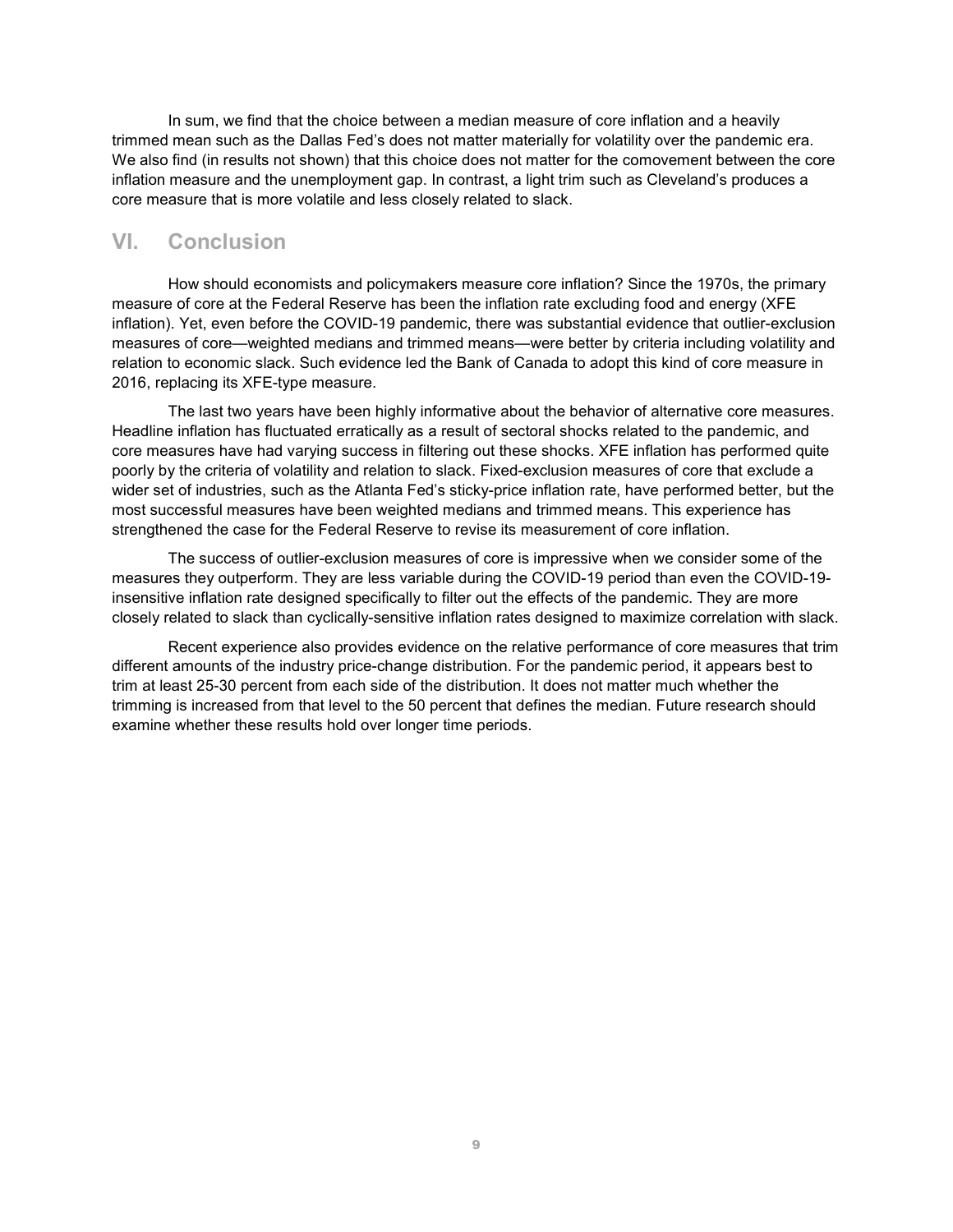## References

- Ball, Laurence, and Sandeep Mazumder, 2020, "The Nonpuzzling Behavior of Median Inflation," in Changing Inflation Dynamics, Evolving Monetary Policy, ed. by Gonzalo Castex, Jordi Galí, and Diego Saravia. Edition 1. Vol. 27, Chapter 3, pp. 49–70 (Central Bank of Chile).
- —, 2011, "Inflation Dynamics and the Great Recession," Brookings Papers on Economic Activity, Brookings Institution, Vol. 42 (Spring), pp. 337–405.
- Bank of Canada, 2016, "Renewal of the Inflation-Control Target—Background Information," October (Ottawa: Bank of Canada).
- Bryan, Michael F., and Stephen G. Cecchetti, 1994, "Measuring Core Inflation," in Monetary Policy, ed. by N. Gregory Mankiw (Chicago: University of Chicago Press).
- Bryan, Michael F., and Christopher J. Pike, 1991, "Median Price Changes: An Alternative Approach to Measuring Current Monetary Inflation," Economic Commentary (Federal Reserve Bank of Cleveland).
- Crone, Theodore M., N. Neil K. Khettry, Loretta J. Mester, and Jason A. Novak, 2013, "Core Measures of Inflation as Predictors of Total Inflation," Journal of Money, Credit and Banking, Vol. 45, pp. 505-19.
- Dolmas, Jim, and Evan F. Koenig, 2019, "Two Measures of Core Inflation: A Comparison," Federal Reserve Bank of St. Louis Review, Fourth Quarter 2019, 101(4), pp. 245-58.
- Dolmas, Jim, 2005, "Trimmed Mean PCE Inflation," Federal Reserve Bank of Dallas Research Department Working Paper No. 0506.
- Gordon, Robert J, 1975, "The Impact of Aggregate Demand on Prices," Brookings Papers on Economic Activity: 2, Brookings Institution, pp. 613-62.
- Hazell, Jonathon, Juan Herreno, Emi Nakamura, and Jón Steinsson, 2020, "The Slope of the Phillips Curve: Evidence from U.S. States," NBER Working Paper No. 28005 (Cambridge, Massachusetts: National Bureau for Economic Research).

Krugman, Paul, 2021, "Wonking Out: I'm Still on Team Transitory," New York Times, September 10.

- Macklem, Tiff, 2001, "A New Measure of Core Inflation," Bank of Canada Review, Vol. 2001 (Autumn), pp. 3–12 (Ontario: Bank of Canada).
- Mahedy, Tim, and Adam Shapiro, 2017, "What's Down with Inflation?" FRBSF Economic Letter 2017–35 (November), Research from Federal Reserve Bank of San Francisco.
- Miller, Rich, 2021, "Summers Slams Woke Fed for Risking Losing Control of Inflation," Bloomberg, October 13.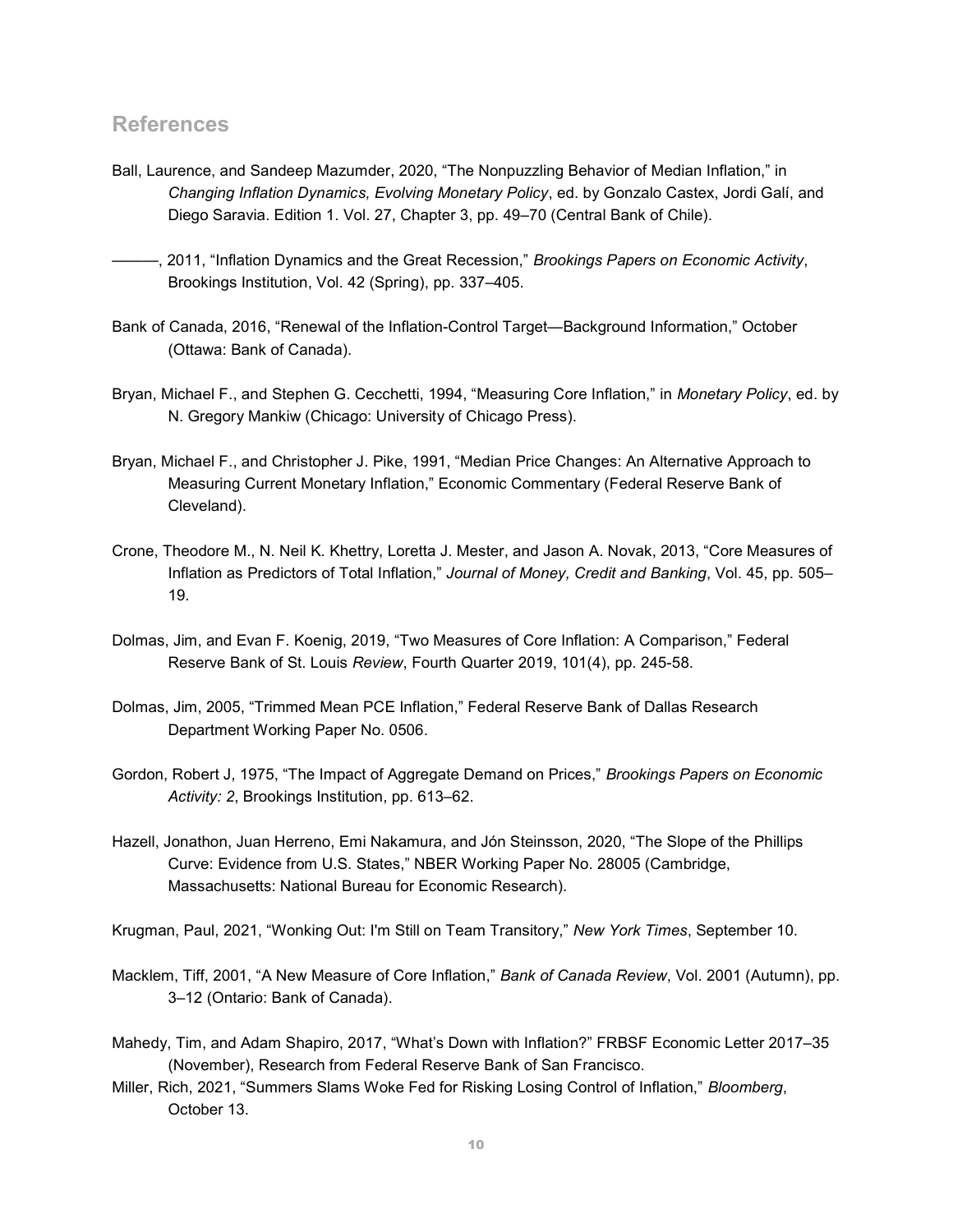- Mishkin, 2007, "Headline versus Core Inflation in the Conduct of Monetary Policy," Speech at the Business Cycles, International Transmission and Macroeconomic Policies Conference, HEC Montréal (Montréal: Canada).
- Schembri, Lawrence, 2017, "Getting to the Core of Inflation," Remarks at the Department of Economics, Western University (London: Ontario, Canada).
- Shapiro, Adam Hale, 2020, "A Simple Framework to Monitor Inflation," Federal Reserve Bank of San Francisco Working Paper 2020–29.
- Smith, Julie K, 2004, "Weighted Median Inflation: Is This Core Inflation?" Journal of Money, Credit and Banking, Vol 36, No. 2, pp. 253–63.
- Stock, James H., and Mark W. Watson, 2019, "Slack and Cyclically Sensitive Inflation," NBER Working Paper No. 25987 (Cambridge, Massachusetts: National Bureau for Economic Research).
- Verbrugge, Randal, 2021, "Is It Time to Reassess the Focal Role of Core PCE Inflation?" Federal Reserve Bank of Cleveland Working Paper No. 21–10.
- ———, 2019, "Behavior of a New Median PCE Measure: A Tale of Tails" Federal Reserve Bank of Cleveland Working Paper No. 2019–10.
- Yellen, Janet, 2016, "Macroeconomic Research After the Crisis," Speech at 60th Annual Economic Conference "The Elusive 'Great' Recovery: Causes and Implications for Future Business."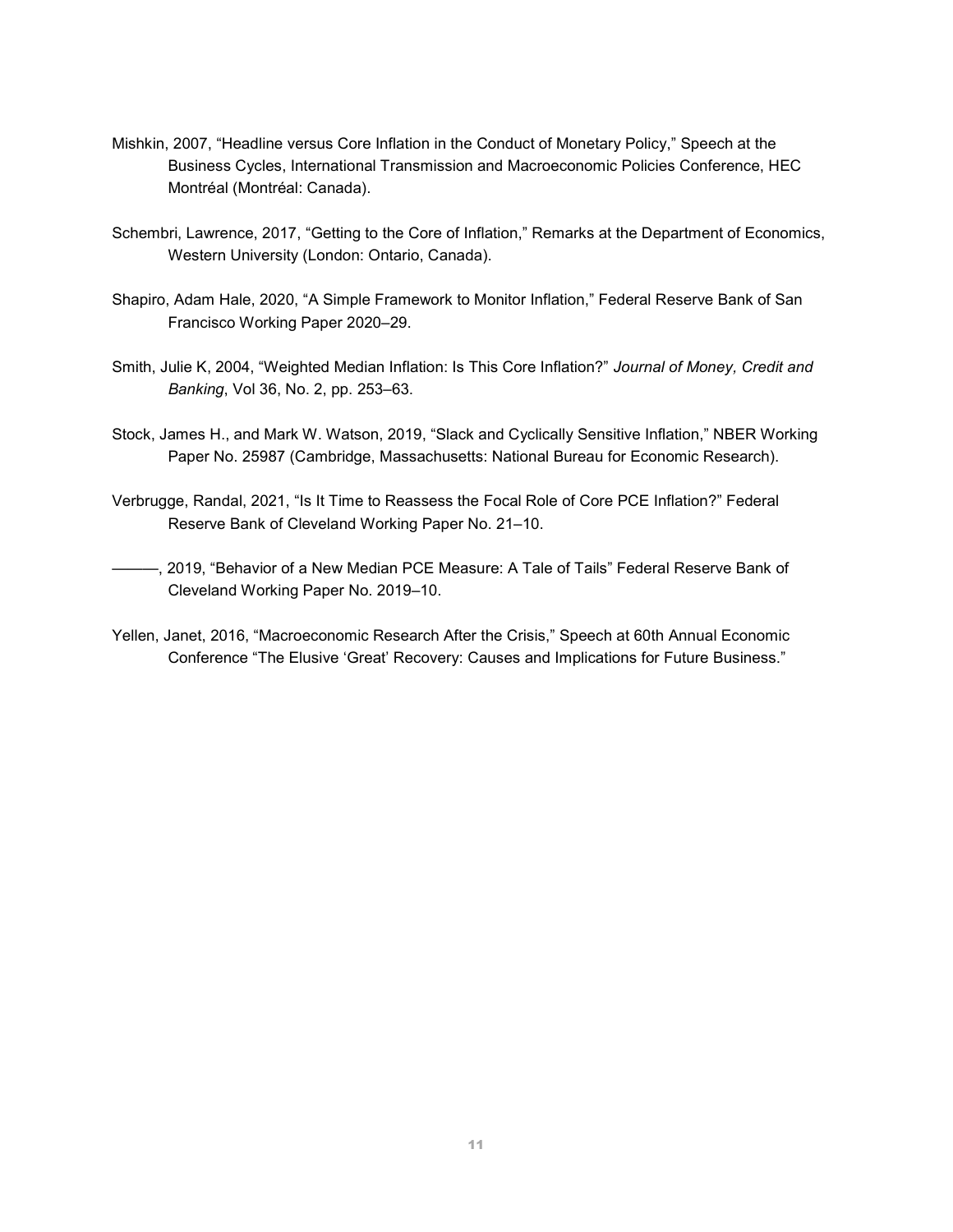| Table 1. Phillips Curve Estimates for Selected Inflation Measures, 1985-2019 |                |                            |                    |                           |                    |            |
|------------------------------------------------------------------------------|----------------|----------------------------|--------------------|---------------------------|--------------------|------------|
|                                                                              |                |                            |                    |                           |                    |            |
|                                                                              |                |                            |                    |                           |                    |            |
|                                                                              |                |                            |                    |                           |                    |            |
|                                                                              |                |                            |                    |                           |                    |            |
|                                                                              |                |                            |                    |                           |                    |            |
|                                                                              |                |                            |                    |                           |                    |            |
|                                                                              | R-squared      | β                          | (s.e.)             | α                         | (s.e.)             | N          |
|                                                                              |                |                            |                    |                           |                    |            |
| CPI Inflation                                                                |                |                            |                    |                           |                    |            |
| Headline                                                                     | 0.014          | $-0.174**$                 | (0.087)            | $-0.154$                  | (0.160)            | 140        |
| <b>XFE</b>                                                                   | 0.161          | $-0.170***$                | (0.035)            | $-0.118**$                | (0.053)            | 140        |
| Trimmed<br>Median                                                            | 0.186<br>0.376 | $-0.183***$<br>$-0.254***$ | (0.039)<br>(0.036) | $-0.153***$<br>$0.130***$ | (0.051)<br>(0.043) | 140<br>140 |
|                                                                              |                |                            |                    |                           |                    |            |
| <b>PCE Inflation</b>                                                         |                |                            |                    |                           |                    |            |
|                                                                              | $-0.002$       | $-0.068$                   | (0.066)            | $-0.410***$               | (0.124)            | 140        |
|                                                                              | 0.010          | $-0.054*$                  | (0.031)            | $-0.411***$               | (0.059)            | 140        |
|                                                                              |                | $-0.149***$                | (0.025)            | $-0.210***$ (0.041)       |                    | 140        |
| Headline<br><b>XFE</b><br>Trimmed                                            | 0.206          |                            | (0.025)            | $0.204***$                | (0.041)            | 140        |

Table 1. Phillips Curve Estimates for Selected Inflation Measures, 1985–2019

Note: "XFE" denotes inflation measure excluding food and energy. "Median" denotes weighted median series produced by the Federal Reserve Bank of Cleveland staff. "Trimmed" denotes the trimmed mean series prepared by the Federal Reserve Bank of Cleveland staff and Federal Reserve Bank of Dallas staff for the CPI and PCE, respectively. Equation estimated:  $\pi_t-\pi_t^e=\alpha+$  $\beta\tilde u_t+\varepsilon_t$  where  $\pi_t$  = quarterly seasonally adjusted annualized inflation;  $\pi_t^e$  = 10-year-ahead Survey of Professional Forecasters inflation expectations; and  $\tilde{u}_t$  = trailing 4-quarter average gap between unemployment and its CBO natural rate. Table reports adjusted R-squared statistics; point estimates; robust standard errors (s.e.) in parentheses; and number of observations (N). \*, \*\*, and \*\*\* denote statistical significance at the 10, 5, and 1 percent level, respectively.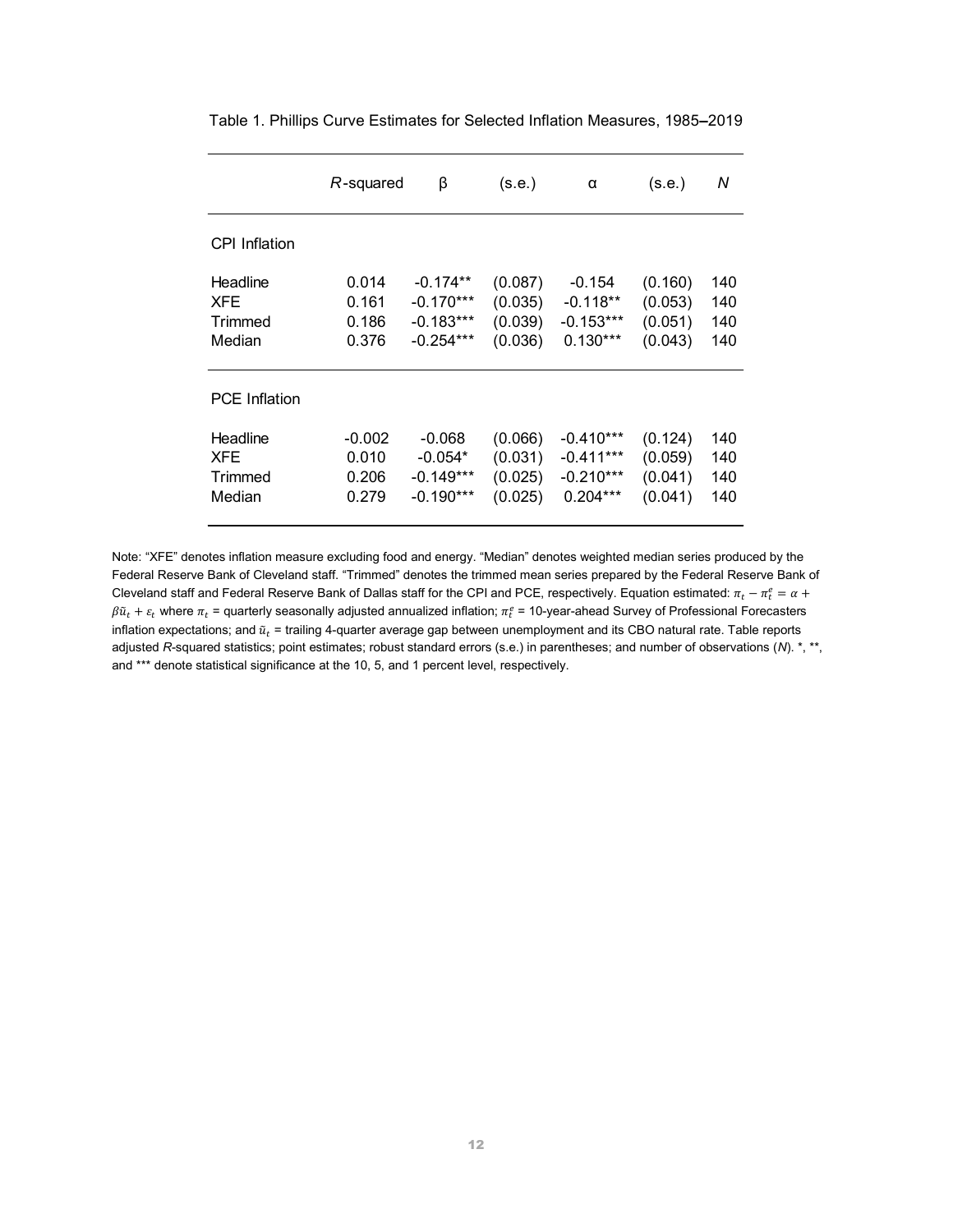

Figure 1. Pre-pandemic Volatility of Monthly Annualized Inflation, 1985–2019 (Standard deviation; percentage points)

Note: "XFE" denotes inflation measure excluding food and energy. "Median" denotes weighted median series produced by the Federal Reserve Bank of Cleveland staff. "Trimmed" denotes the trimmed mean series prepared by the Federal Reserve Bank of Cleveland staff and Federal Reserve Bank of Dallas staff for the CPI and PCE, respectively.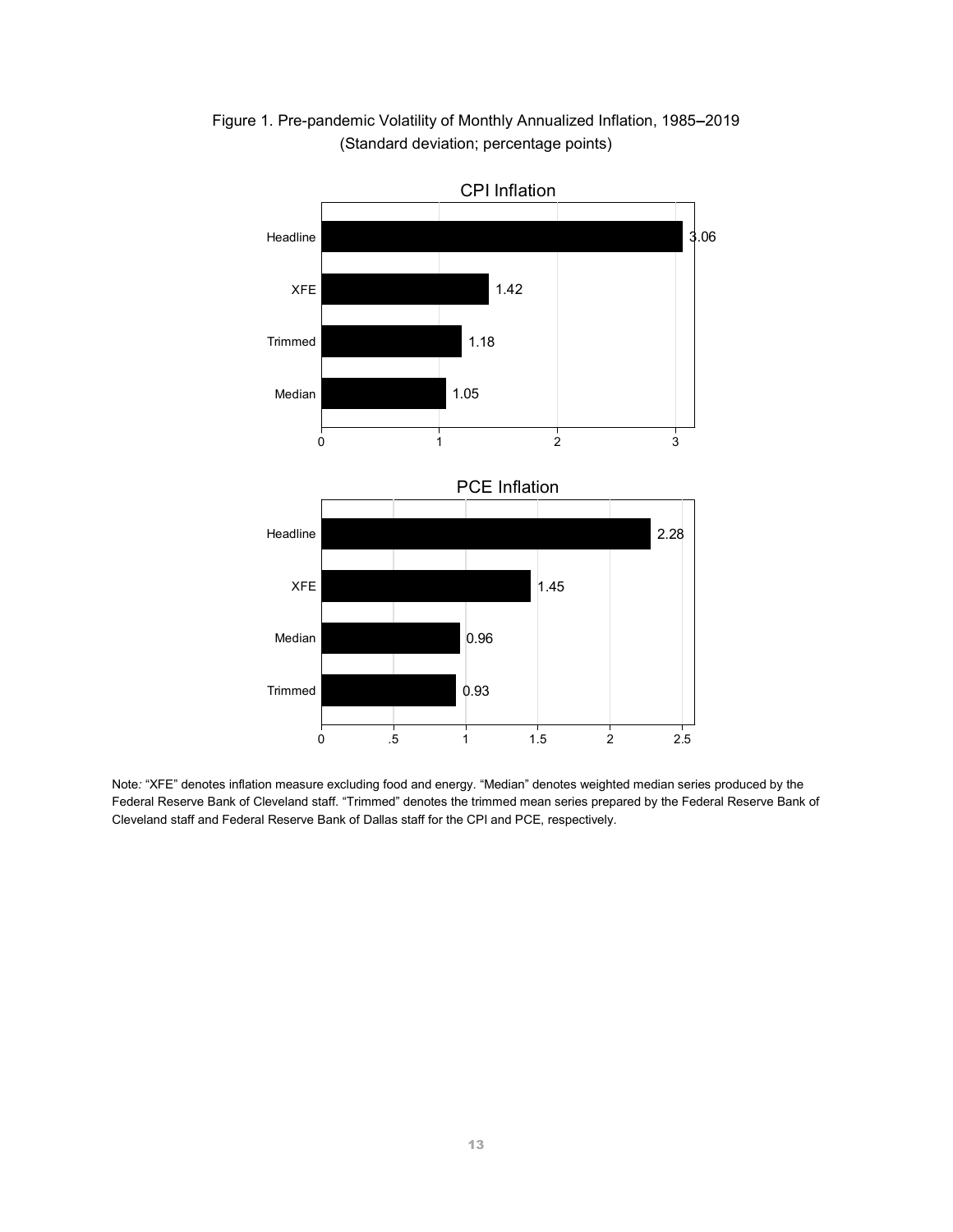

Figure 2. Inflation Since COVID-19, 2020–2021 (percent)

Note: "XFE" denotes inflation measure excluding food and energy. "Median" denotes weighted median series produced by the Federal Reserve Bank of Cleveland staff. "Insensitive" denotes series produced by Federal Reserve Bank of San Francisco staff (Shapiro 2020) that excludes food and energy as well as additional PCE components for which either prices or quantities moved in a statistically significant manner at the onset of the COVID-19 pandemic, between February and April 2020. "Sticky" denotes series produced by the Federal Reserve Bank of Atlanta staff based on a subset of CPI components assessed as slow to change due to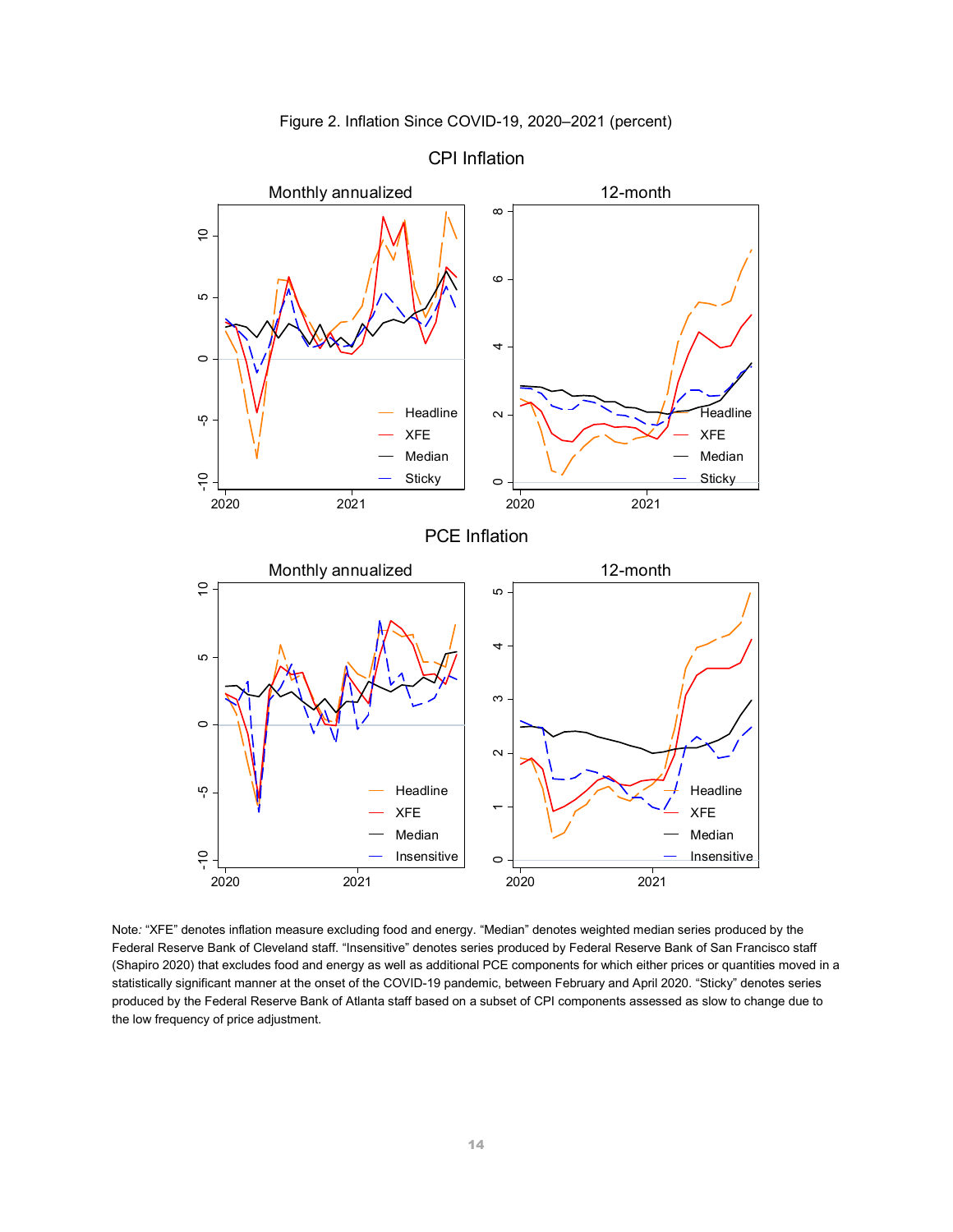

Figure 3. Volatility of Monthly Annualized Inflation During 2020–21 (Standard deviation; percentage points)

Note: "XFE" denotes inflation measure excluding food and energy. "Median" denotes weighted median series produced by the Federal Reserve Bank of Cleveland staff. "Insensitive" denotes series produced by Federal Reserve Bank of San Francisco staff (Shapiro 2020) that excludes food and energy as well as additional PCE components for which either prices or quantities moved in a statistically significant manner at the onset of the COVID-19 pandemic, between February and April 2020. "Sticky" denotes series produced by the Federal Reserve Bank of Atlanta staff based on a subset of CPI components assessed as slow to change due to the low frequency of price adjustment.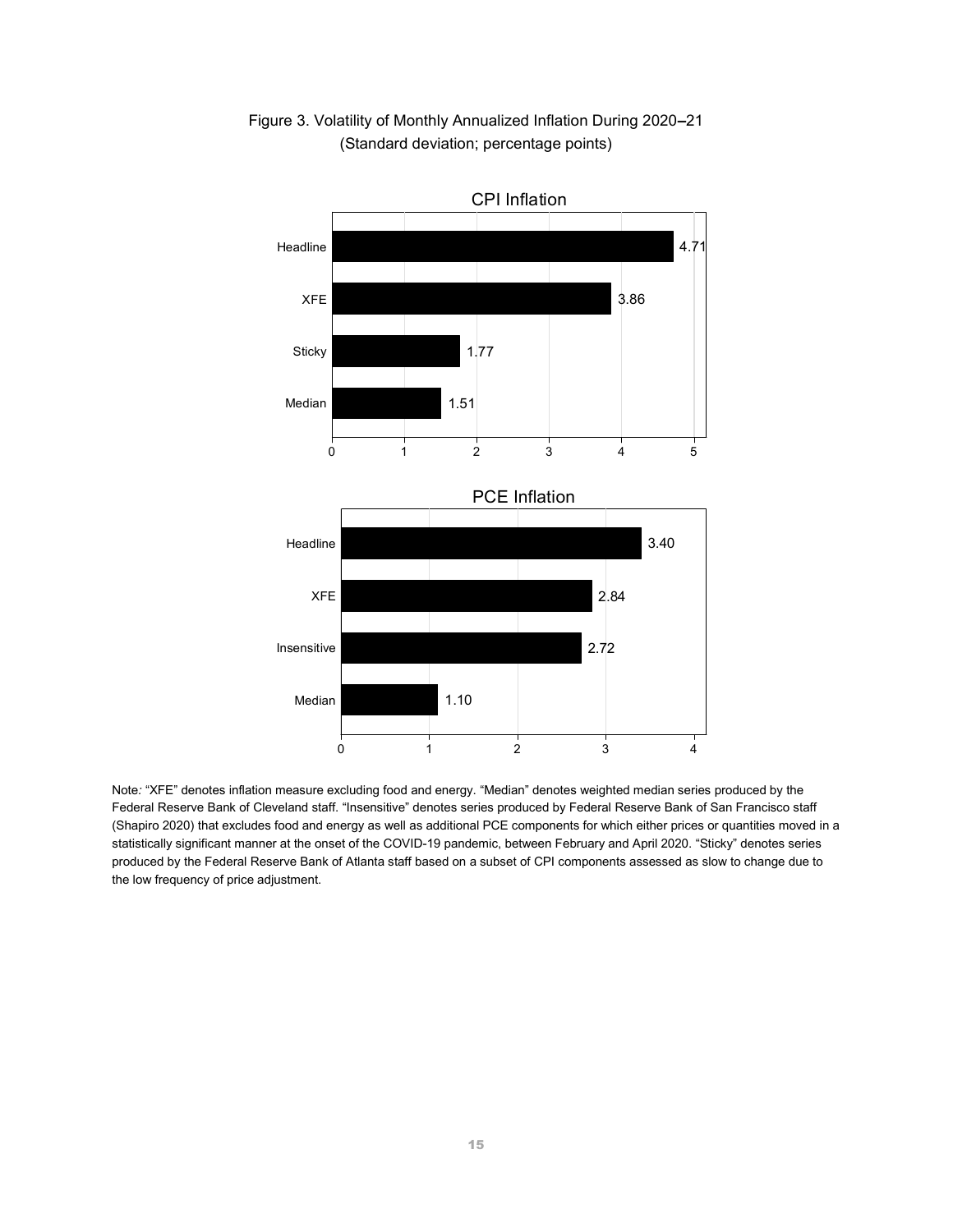



Note: Figure reports non-annualized inflation rates. Vertical axis cut off at 15. Weights computed following Dolmas (2005).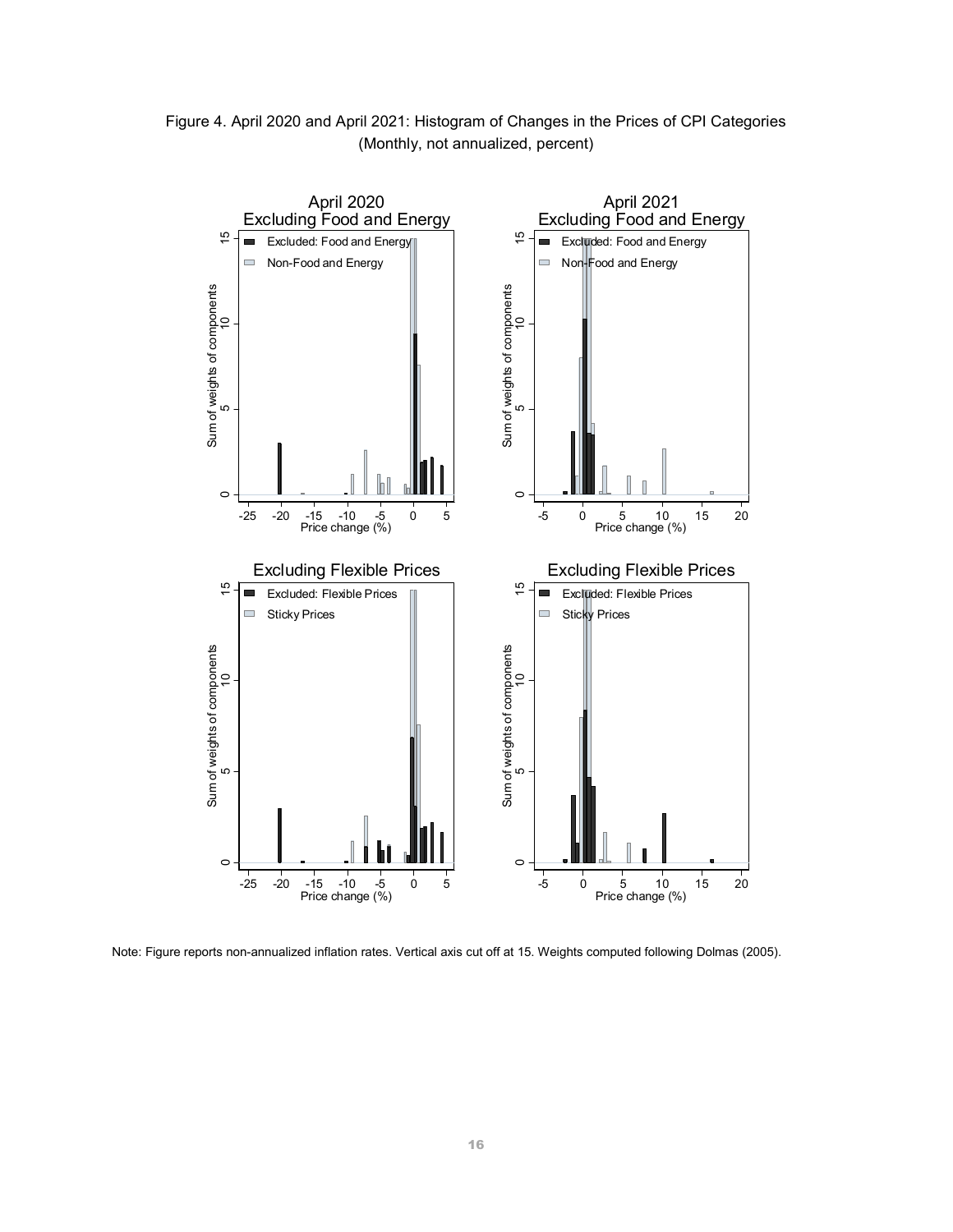Figure 5. March 2021: Histogram of Changes in the Prices of PCE Categories (Monthly, not annualized, percent)



Excluding COVID-19 Sensitive Items

Note: Figure reports non-annualized inflation rates. Vertical axis cut off at 15. Weights computed following Dolmas (2005).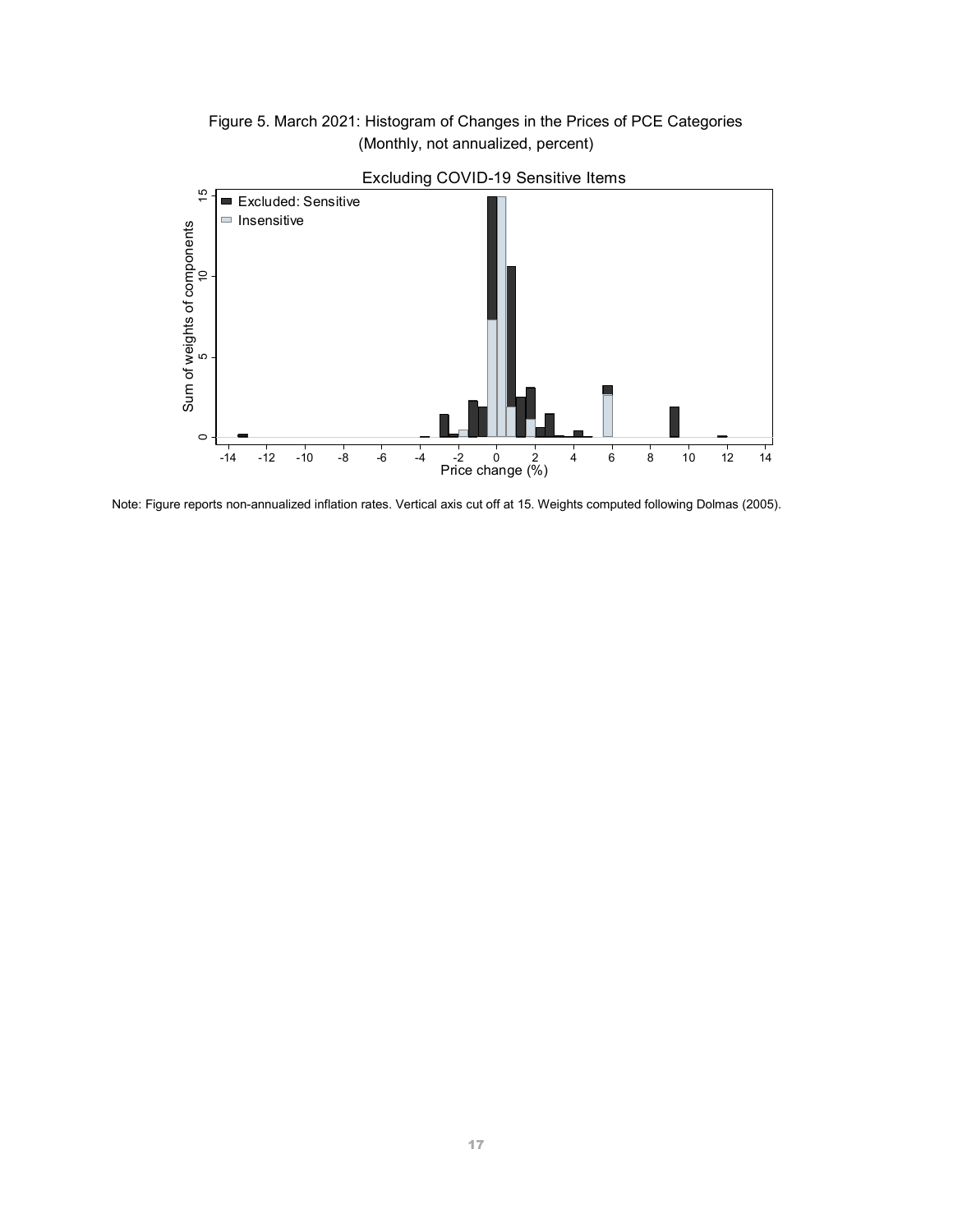

Figure 6. CPI Inflation: Relation with Unemployment Gap, 2020–2021 (12-month rates)

Note: Blue points indicate 2020. Red dots indicate 2021. Unemployment gap indicates 12-month average of unemployment rate minus Congressional Budget Office (CBO) estimate of natural rate. Note: "XFE" denotes inflation measure excluding food and energy. "Median" denotes weighted median series produced by the Federal Reserve Bank of Cleveland staff. "Sticky" denotes series produced by the Federal Reserve Bank of Atlanta staff based on a subset of CPI components assessed as slow to change due to the low frequency of price adjustment.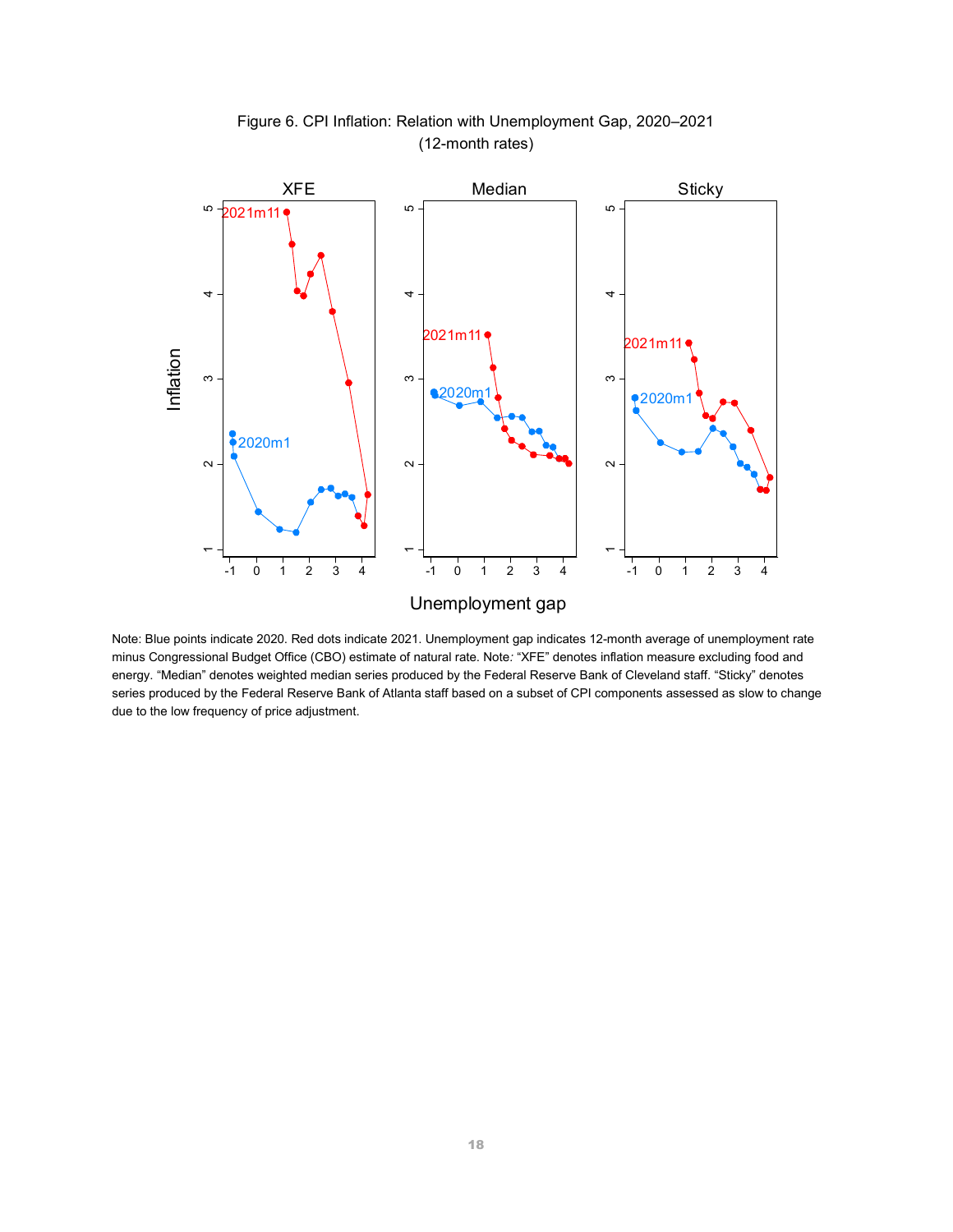

## Figure 7. PCE Inflation: Relation with Unemployment Gap, 2020–2021 (12-month rates)

Note: Blue points indicate 2020. Red dots indicate 2021. Unemployment gap indicates 12-month average of unemployment rate minus Congressional Budget Office (CBO) estimate of natural rate. "XFE" denotes inflation measure excluding food and energy. "Median" denotes weighted median series produced by the Federal Reserve Bank of Cleveland staff. "Insensitive" denotes series produced by Federal Reserve Bank of San Francisco staff (Shapiro 2020) that excludes food and energy as well as additional PCE components for which either prices or quantities moved in a statistically significant manner at the onset of the COVID-19 pandemic, between February and April 2020. "Cyclical" denotes measure produced by Federal Reserve Bank of San Francisco staff (Mahedy and Shapiro 2017) that excludes food and energy and also excludes additional items assessed as being acyclical. "StockWatson" denotes cyclically sensitive inflation measure of Stock and Watson (2019) published on Federal Reserve Bank of Atlanta Underlying Inflation Dashboard.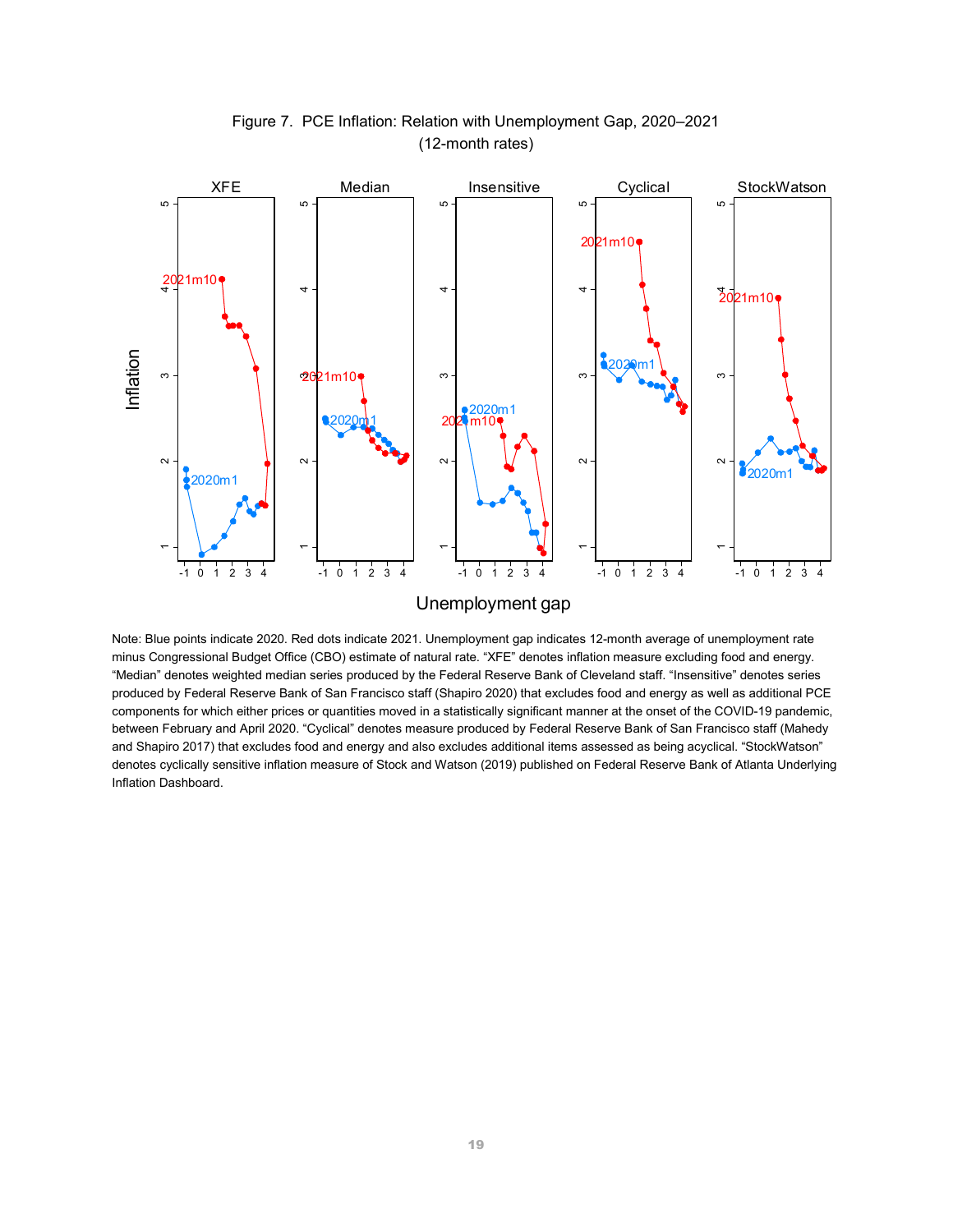# Figure 8. Median and Trimmed-Mean Inflation, 2020–2021 (percent)



### CPI Inflation

Note: "Median" denotes weighted median series produced by the Federal Reserve Bank of Cleveland staff. "Trimmed" denotes the trimmed mean series prepared by the Federal Reserve Bank of Cleveland staff and Federal Reserve Bank of Dallas staff for the CPI and PCE, respectively.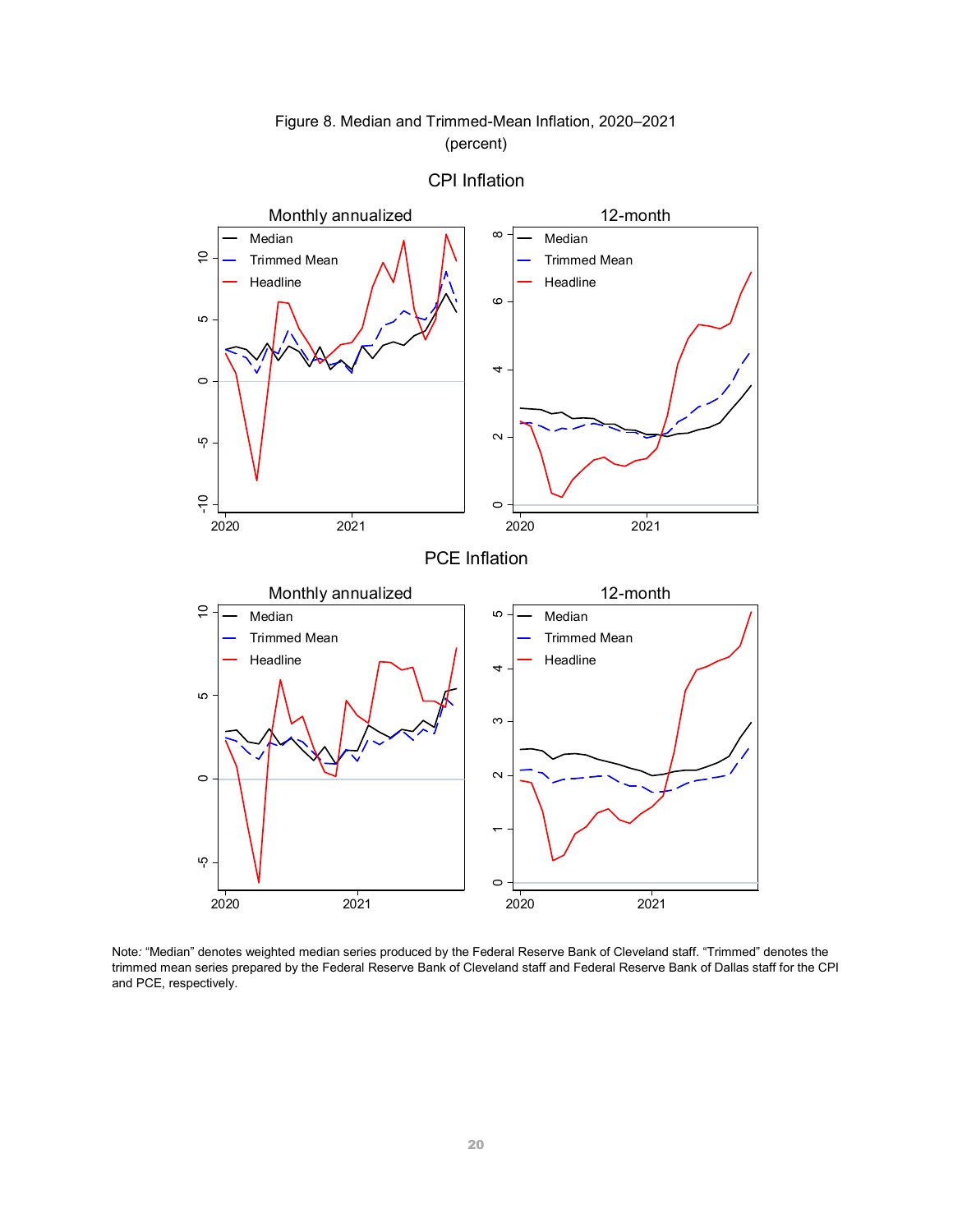# Figure 9. Volatility of Median and Trimmed-Mean Monthly Annualized Inflation During 2020–2021 (Standard deviation; percentage points)



Note: "Median" denotes weighted median series produced by the Federal Reserve Bank of Cleveland staff. "Trimmed" denotes the trimmed mean series prepared by the Federal Reserve Bank of Cleveland staff and Federal Reserve Bank of Dallas staff for the CPI and PCE, respectively.